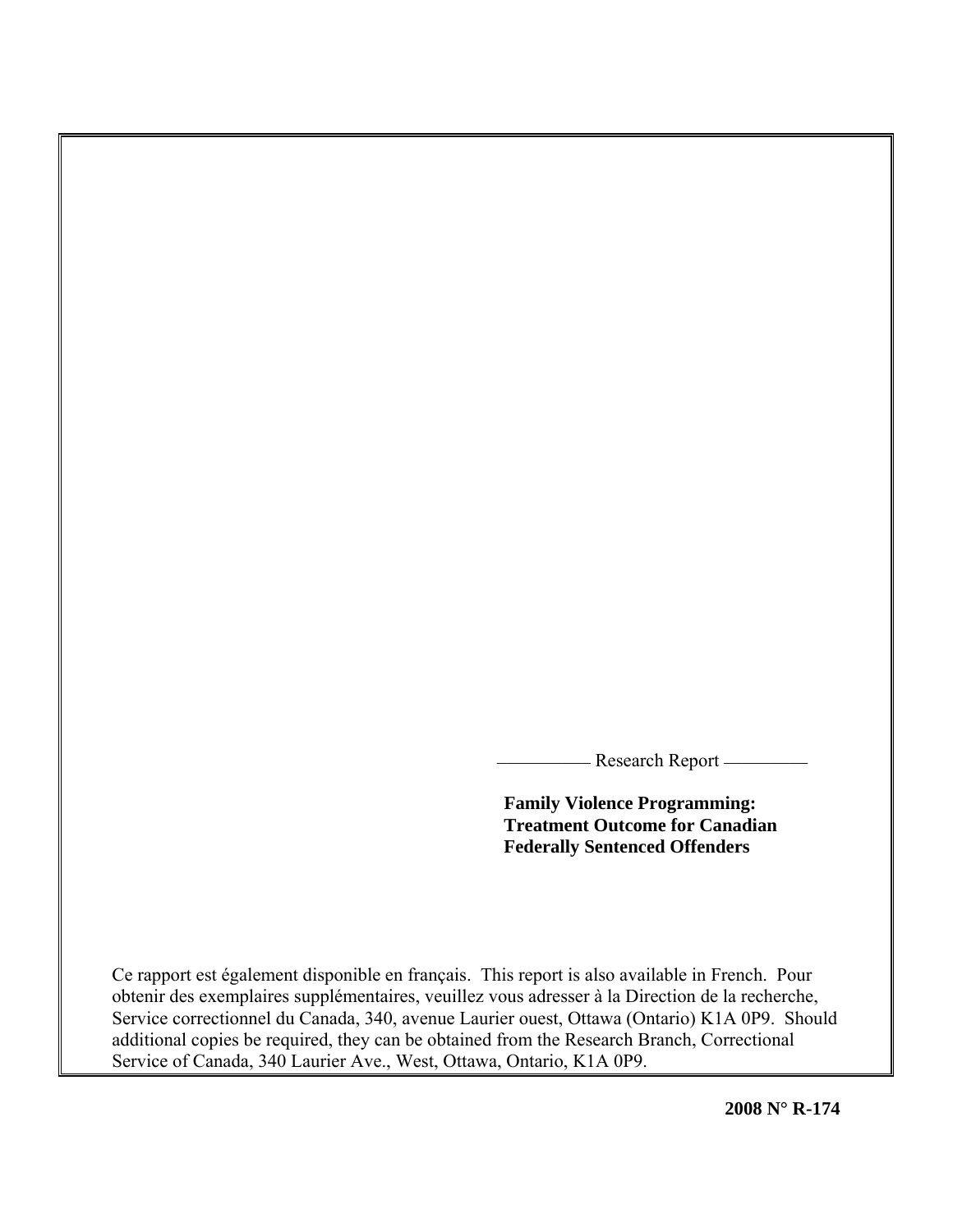**Family Violence Programming: Treatment Outcome for Canadian Federally Sentenced Offenders** 

Lynn Stewart<sup>1</sup>, Natalie Gabora<sup>1</sup>, Randy Kropp<sup>2</sup>

&

Zina Lee<sup>2</sup>

<sup>1</sup>Correctional Operations and Programs, Reintegration Programs Division Correctional Service Canada

<sup>2</sup>B.C. Institute Against Family Violence

October 2005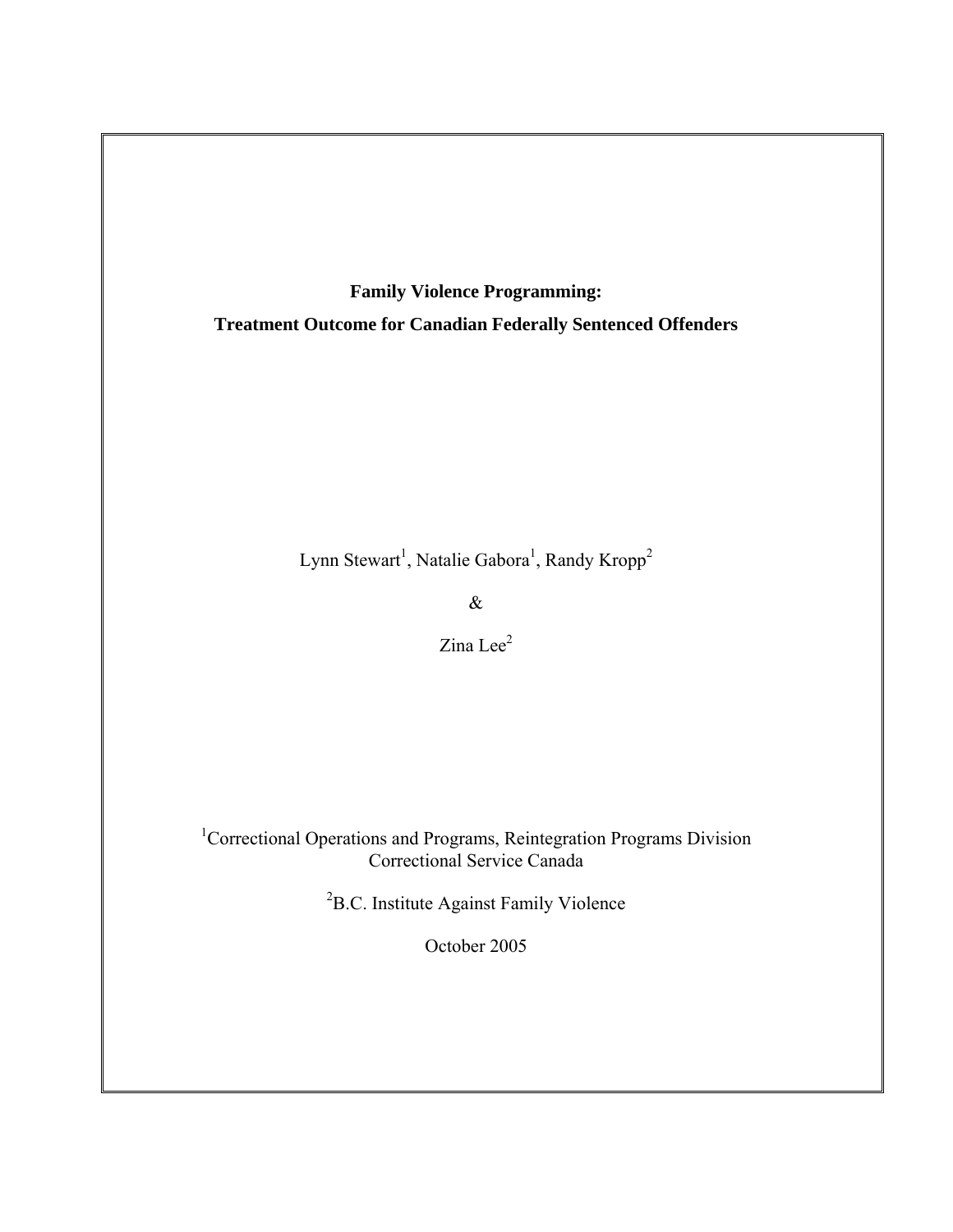### **ACKNOWLEDGEMENTS**

<span id="page-2-0"></span>The outcome study portion of this program evaluation was completed under contract by Dr. Randy Kropp and Zina Lee from the B.C. Institute Against Family Violence. We would like to thank the following research assistants for their role in preparing the data set: Dayna Medveduke, Kate Rossiter, Corrine MacPherson and Neala Kelly. In addition, we wish to acknowledge the work of the skilled facilitators who deliver the programs and work with the offenders in working toward their goal of developing healthy, non-violent relationships.

This study was funded in part by the Departments of Health and Justice, and by the Correctional Service of Canada.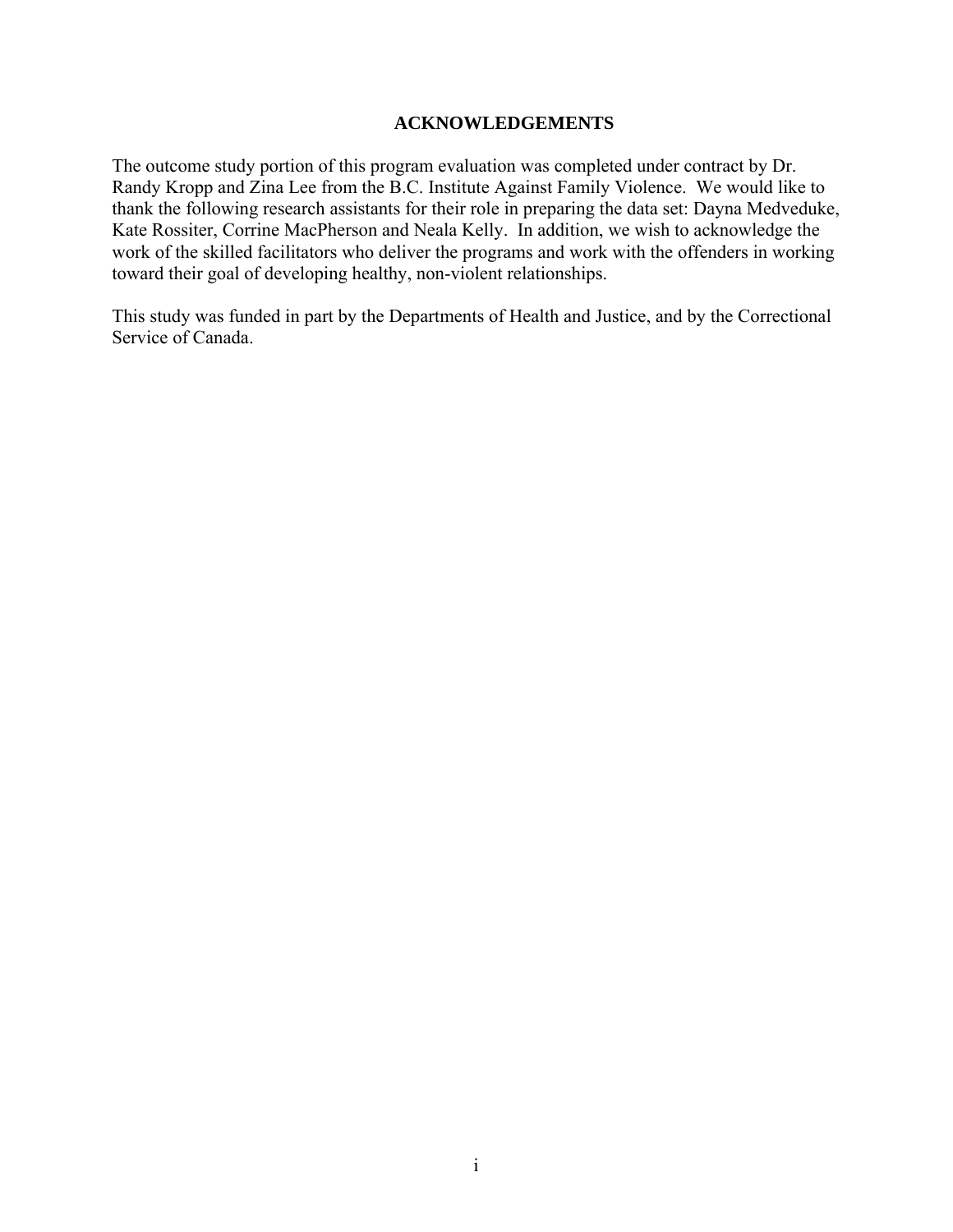## **EXECUTIVE SUMMARY**

<span id="page-3-0"></span>Since 2001, CSC has implemented programs for male offenders who have a history of violence against their female partners. These programs were designed to conform to the best practices in the effective corrections literature. The program menu includes a moderate-intensity program for offenders with less extensive histories of partner abuse, a high-intensity program for higher risk offenders, a maintenance program for participants who have completed either program, and a treatment primer designed to enhance motivation of potential participants of the program. These programs were accredited by an international accreditation panel in 2001. This paper describes the programs and the results of a preliminary evaluation examining their effectiveness.

The evaluation confirms that program participation significantly reduces attitudes that support violence against women and increases pro-social skills related to non-abusive relationships. Treatment effects, as measured by pre- and post-treatment change scores on measures assessing the significant targets of the program, were high to moderate. Feedback solicited from parole officers supervising graduates generally reported positive changes in behaviour and attitude associated with treatment. Participants themselves overwhelmingly stated that they found the program useful and reported that they will be able to use the skills to reduce their risk of partner violence.

A six month post-release follow-up indicated that program completion in the high and moderate intensity family violence prevention programs reduced spousal violence by 69% relative to the non-treatment comparison group. There was a 47% decrease in any violent crime. The programs did not have a significant impact on non-violent crime.

The paper provides a profile of offenders who dropped out of treatment as well as those who were rated at post-program as having achieved an overall positive program performance. Of note, ethnic group membership, risk level and borderline personality diagnosis were not related to overall program performance. Only two factors (Antisocial Personality Disorder and a rating on the extent of offenders' abusive attitudes towards women) were weakly related to spousal assault recidivism, but this effect may be attenuated by the small number of program graduates who could be followed and the low base rate of reoffending. Overall, several disparate indicators converge to point to these programs as promising interventions to reduce abusive attitudes and intimate violence among male correctional populations.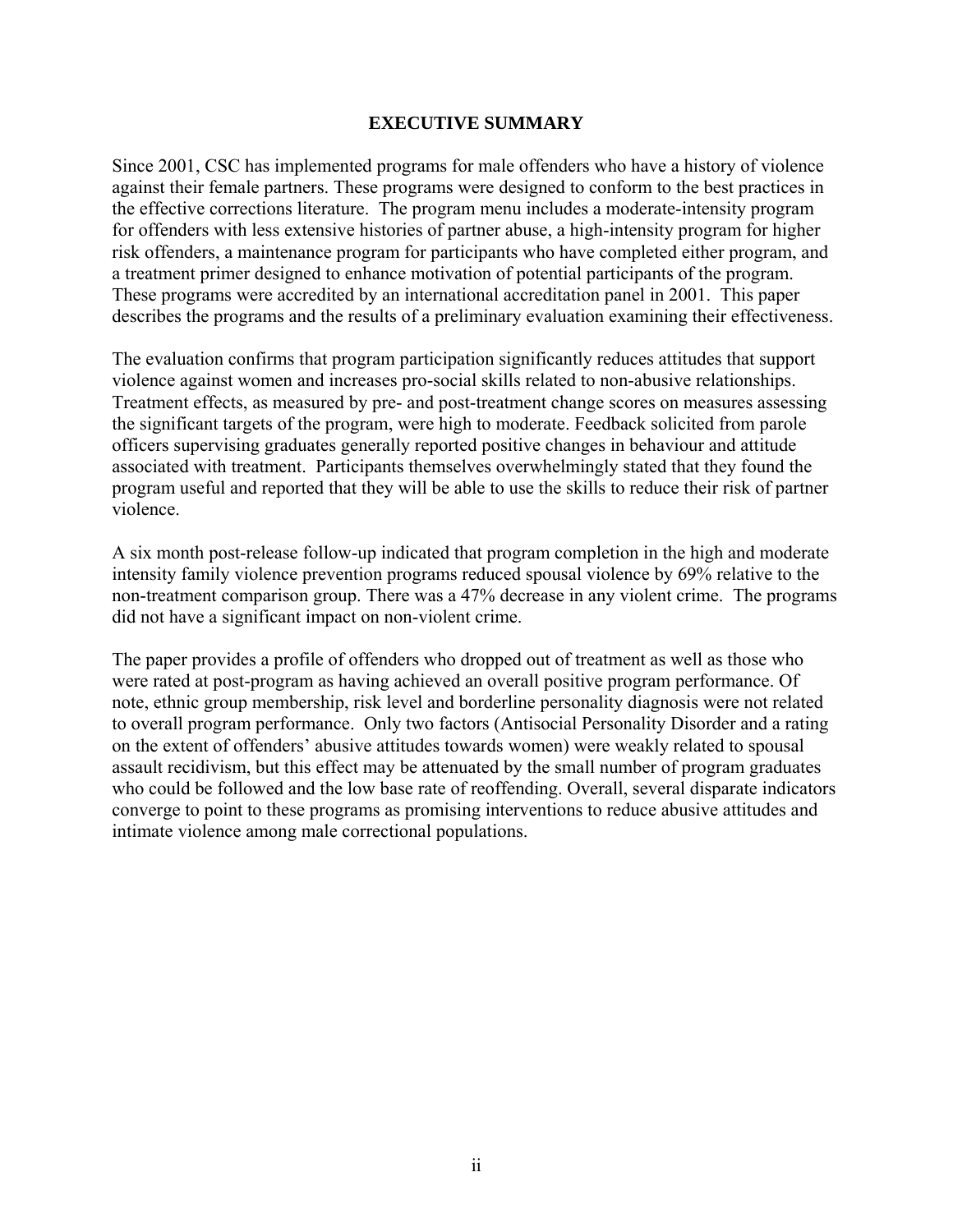## **TABLE OF CONTENTS**

<span id="page-4-0"></span>

| Programs to Address Family Violence Within the Correctional Service of Canada3 |  |
|--------------------------------------------------------------------------------|--|
|                                                                                |  |
|                                                                                |  |
|                                                                                |  |
|                                                                                |  |
|                                                                                |  |
|                                                                                |  |
|                                                                                |  |
|                                                                                |  |
|                                                                                |  |
|                                                                                |  |
|                                                                                |  |
|                                                                                |  |
|                                                                                |  |
|                                                                                |  |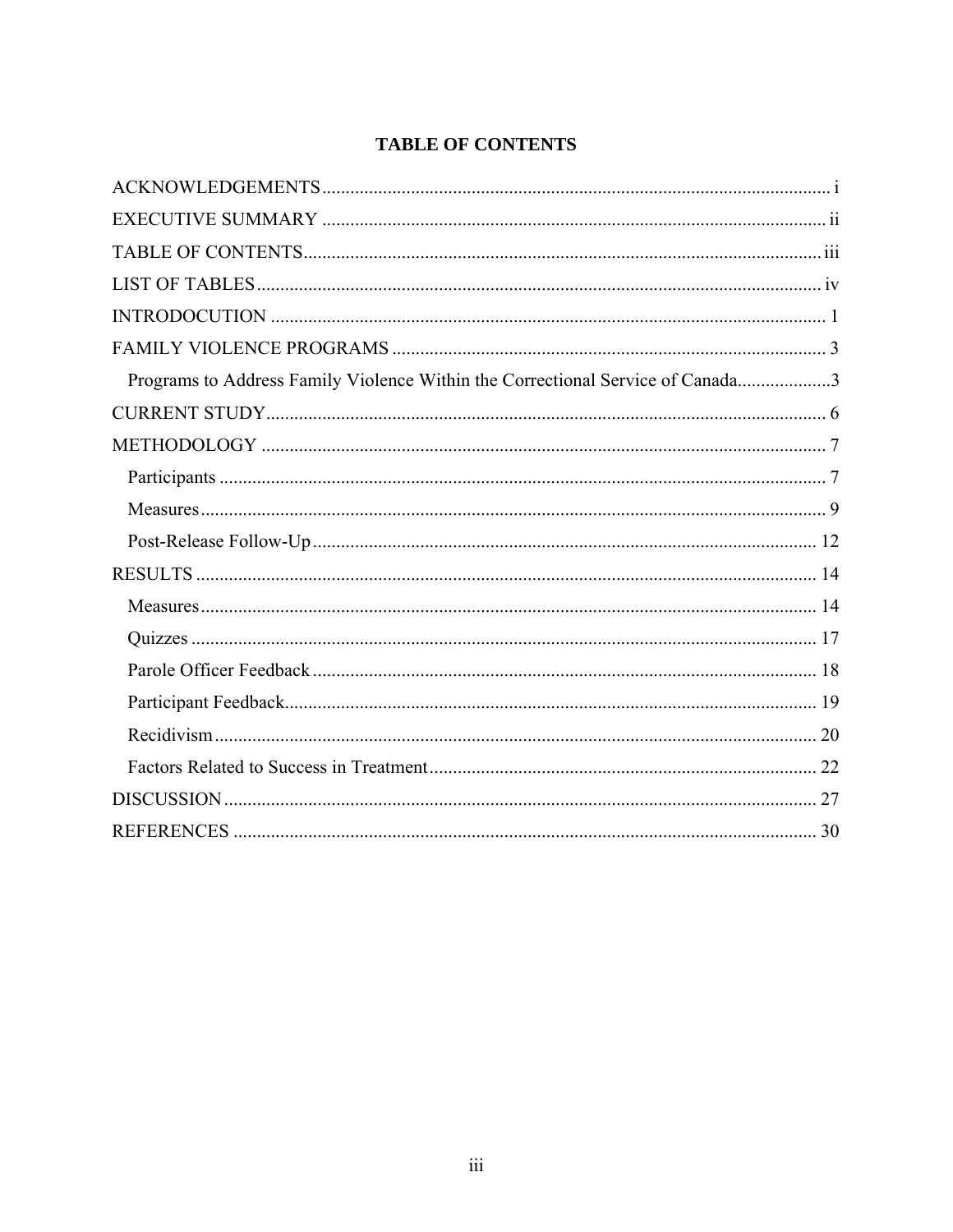## **LIST OF TABLES**

<span id="page-5-0"></span>

| Table 2. Parole Officers' Judgments on Goal Attainment Scale Items – Post Treatment 19                           |  |
|------------------------------------------------------------------------------------------------------------------|--|
|                                                                                                                  |  |
|                                                                                                                  |  |
| Table 5. Overall Effect ( $\chi^2$ ) and Relative Effects ( <i>OR</i> ) of Treatment Completion and Intensity on |  |
|                                                                                                                  |  |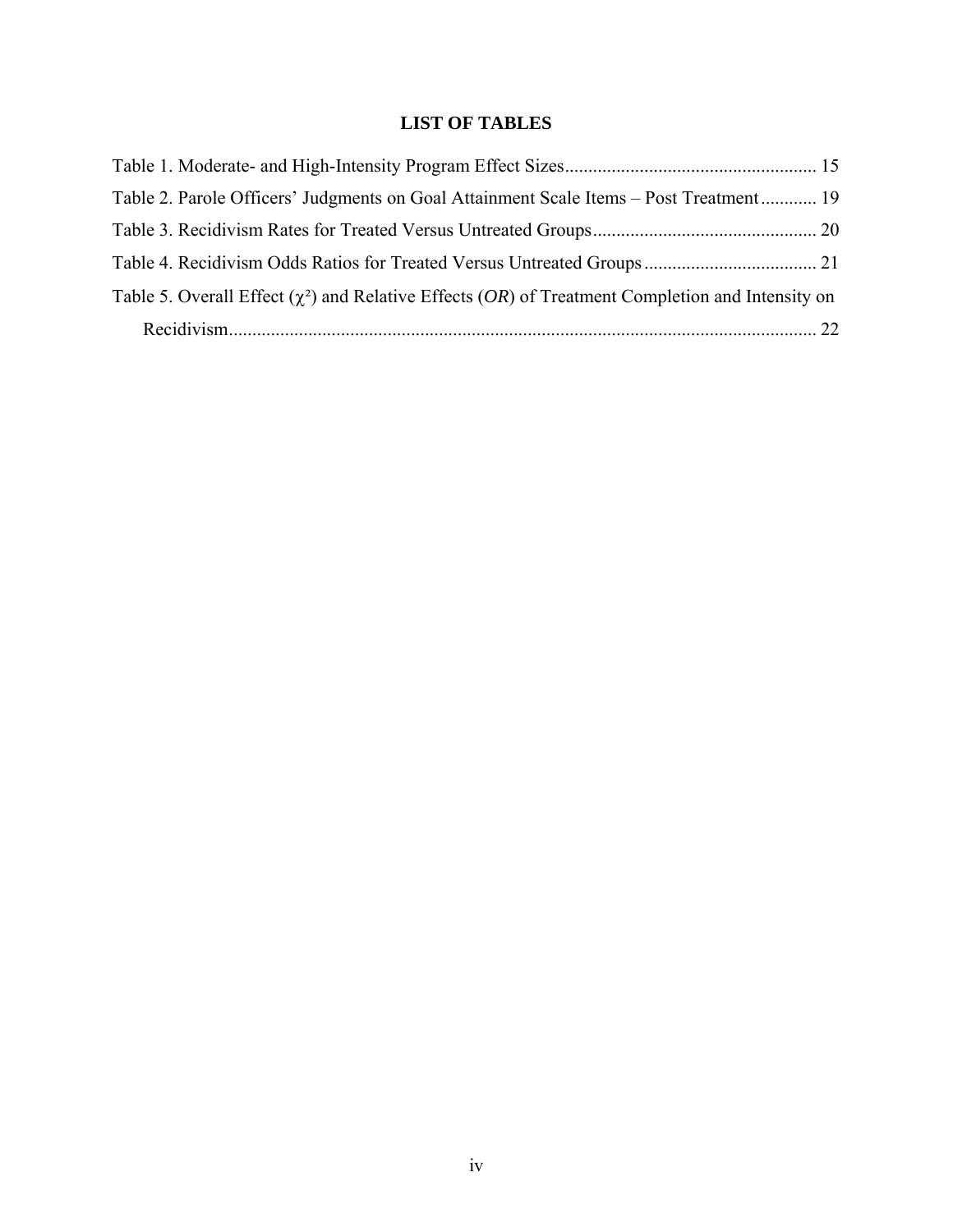## **INTRODUCTION[1](#page-6-1)**

<span id="page-6-0"></span>Outcome studies evaluating the impact of treatment programs for male batterers have provided equivocal results. The conclusions drawn from review articles (e.g, Bennett and Williams, 2004) point out that the programs appear to be less effective when more rigorous experimental designs are applied (i.e., Dunford, 2000; Feder & Forde, 2000; Taylor, Davis, & Maxwell, [2001\)](http://www.vaw.umn.edu/documents/vawnet/ar_bip/ar_bip.html#taylor2001), although experimental designs are also not without their critics (see Gondolf, 2001a; Dobash & Dobash, 2000). Quasi-experimental designs where the treatment group is compared to a non-equivalent comparison group have generally reported small positive treatment effects (Babcock, Green & Robie, 2004)). Studies that evaluate the impact of the program based on participants' level of violence prior to and after treatment have also largely concluded that levels of violence diminish after treatment, but the treatment effect is difficult to disentangle from the deterrent impact of arrest and supervision. A recent meta-analytic study summarising the impact of several evaluations that met a standard of research design concluded that treatment participation produced, at best, a weak effect (in the order of .10 which means a reduction of 5% in recidivism) (Babcock et al., 2004).

 Gondolf, however, has stated that the conclusions drawn from evaluations of domestic violence programs may be unduly pessimistic because they do not examine the full impact that program participation may have. He and his team have looked at a number of convergent outcome factors, in addition to recidivism, that reflect treatment effect. For example, in their multi-site evaluation of three treatment programs, they report that nearly 67% of the partners of treated men at the 15-month, 30-month and 48-month follow-ups indicated that they were "better off." At the 30-month and 48-month follow-ups, nearly 85% of the women reported feeling "very safe" and "very unlikely to be hit again." The women also reported a change in the men's behaviours and attitudes which they attributed to the programs. The participants themselves reported that the methods they use to avoid being abusive are primarily techniques learned in the programs (Gondolf, 2001).

 Several shortcomings have been identified in the design of domestic violence programs and their evaluations. Failure to identify or measure impact of treatment on intermediate treatment objectives, failure to identify a viable comparison group, failure to ensure program

 $\overline{a}$ 

<span id="page-6-1"></span><sup>&</sup>lt;sup>1</sup> Findings from this report were presented at the International Conference Against Family Violence, Banff, Alberta, Canada, October 2005.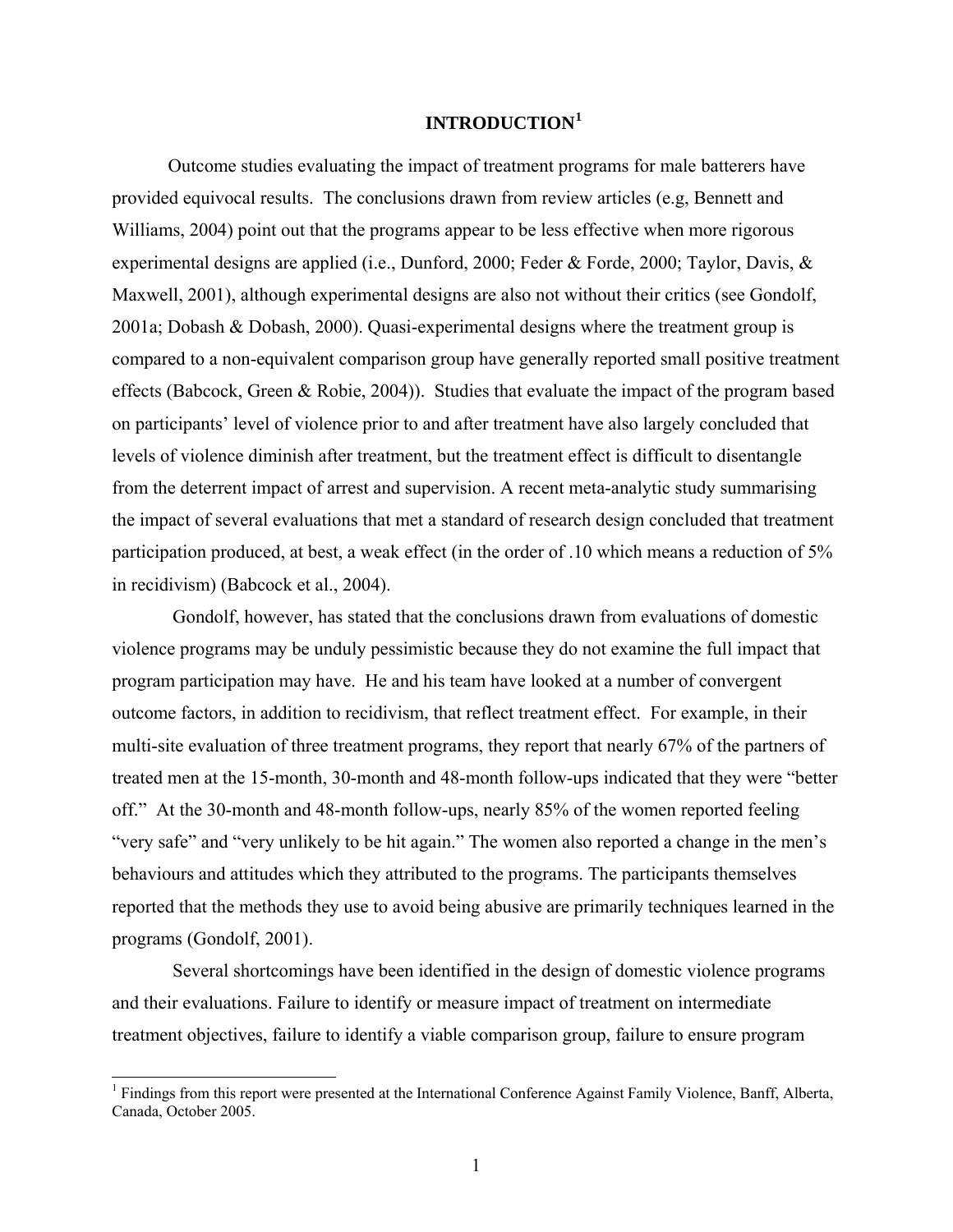integrity and high attrition rates are some of the problems in program delivery and program evaluation.

High dropout rates ranging up to 80% of those who originally present for treatment make program evaluation difficult because the participant characteristics related to drop out are often also related to characteristics that affect program outcome. Typically, drop outs from correctional programs have much poorer outcomes than program completers (Dowden & Serin, 2001). Most of the published outcome literature fails to report on the progress of participants on the targets of the program, leaving unanswered the question of whether the offenders have made gains on objectives theoretically related to domestic violence and whether the extent to which offenders demonstrate specific participant abilities or skills contributes to outcome. Flawed evaluation designs have often made it difficult to draw conclusions; few studies use a random assignment design and most have no comparison group or have not adequately established the equivalence of the comparison group. Finally, many service agencies delivering programs do not have systems in place to ensure a certain level of staff training and the ongoing integrity of program delivery.

This paper will present the preliminary outcome evaluation of two family violence programs delivered nationally to federal offenders in the Correctional Service Canada. The program curriculum, assessment procedures and program implementation strategy were designed to meet international standards of recognised in the "effective corrections" literature (see Andrews & Bonta, 1998; Gendreau, 1996; Gendreau & Andrews, 1996).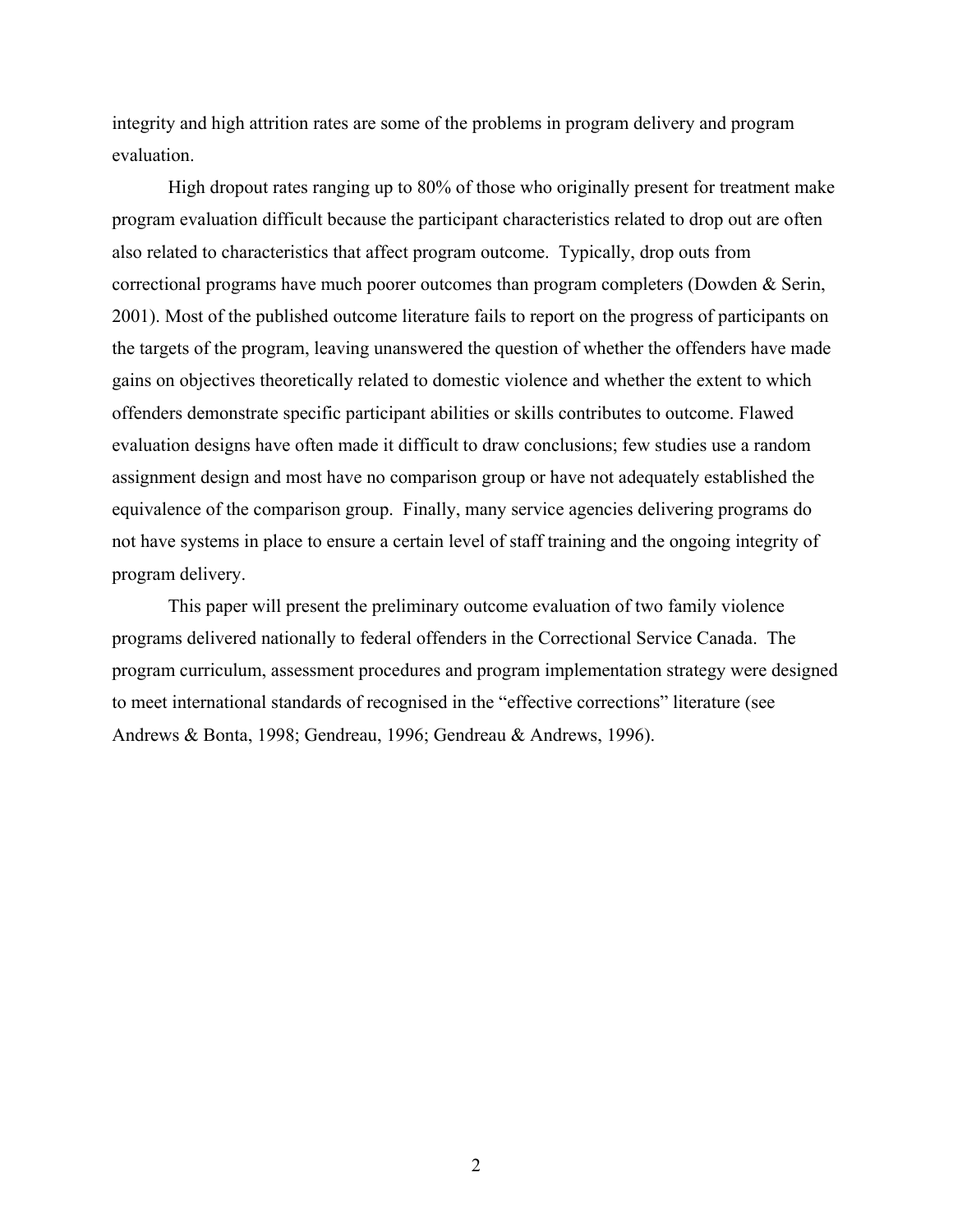## **FAMILY VIOLENCE PROGRAMS**

#### <span id="page-8-0"></span>**Programs to Address Family Violence within the Correctional Service of Canada (CSC)**

The risk factors associated with intimate partner violence are similar to those associated with general criminal behaviour (Hanson & Wallace-Capretta, 2000; Hart et al., 1994). It is not surprising, therefore, that an estimated 40% of male federal offenders have some history of violence against their intimate female partners.

The Correctional Service of Canada (CSC) has mandated treatment for all male offenders who have been identified as being at continued risk to be abusive in intimate relationships. An initial assessment at reception screens all offenders for their risk for future violence in their intimate relationships. Based on their risk level and the extent of the violence in intimate relationships, they will be referred to either a moderate- or a high-intensity family violence prevention program.<sup>[2](#page-8-1)</sup>

 CSC has endorsed a process of program accreditation that sets out criteria that correctional programs must meet in their design and implementation. These criteria were identified through a review of the effective corrections literature and were officially endorsed by CSC's Commissioner. The eight criteria that must be demonstrated are: the program must be based on an explicit, empirically-based model of change, target criminogenic need (i.e., needs empirically linked to criminal behaviour), use effective methods, include skills development; address responsivity issues; provide sufficient intensity of service; provide a continuity of care, and ensure ongoing monitoring and evaluation. The accreditation process is overseen by an international panel of experts in corrections that makes its recommendation to accredit to the commissioner. The moderate- and high-intensity family violence prevention programs were accredited by the international panel in 2001. Since then, they have both been implemented across the country.

The moderate-intensity program is a 25-session program for moderate risk offenders, delivered both in the community and in the institutions. High-risk offenders attend the 78 session high-intensity program which is delivered only in the prisons.

Both programs adopt the nested ecological model (Dutton, 1995) that explains intimate

 $\overline{a}$ 

<span id="page-8-1"></span><sup>&</sup>lt;sup>2</sup> Offenders assessed as moderate risk on the Spousal Assault Risk Assessment (SARA) Guide with one incident of abuse were referred to the moderate program; offenders assessed as high risk on the SARA with more than one incident of abuse were referred to the high-intensity program.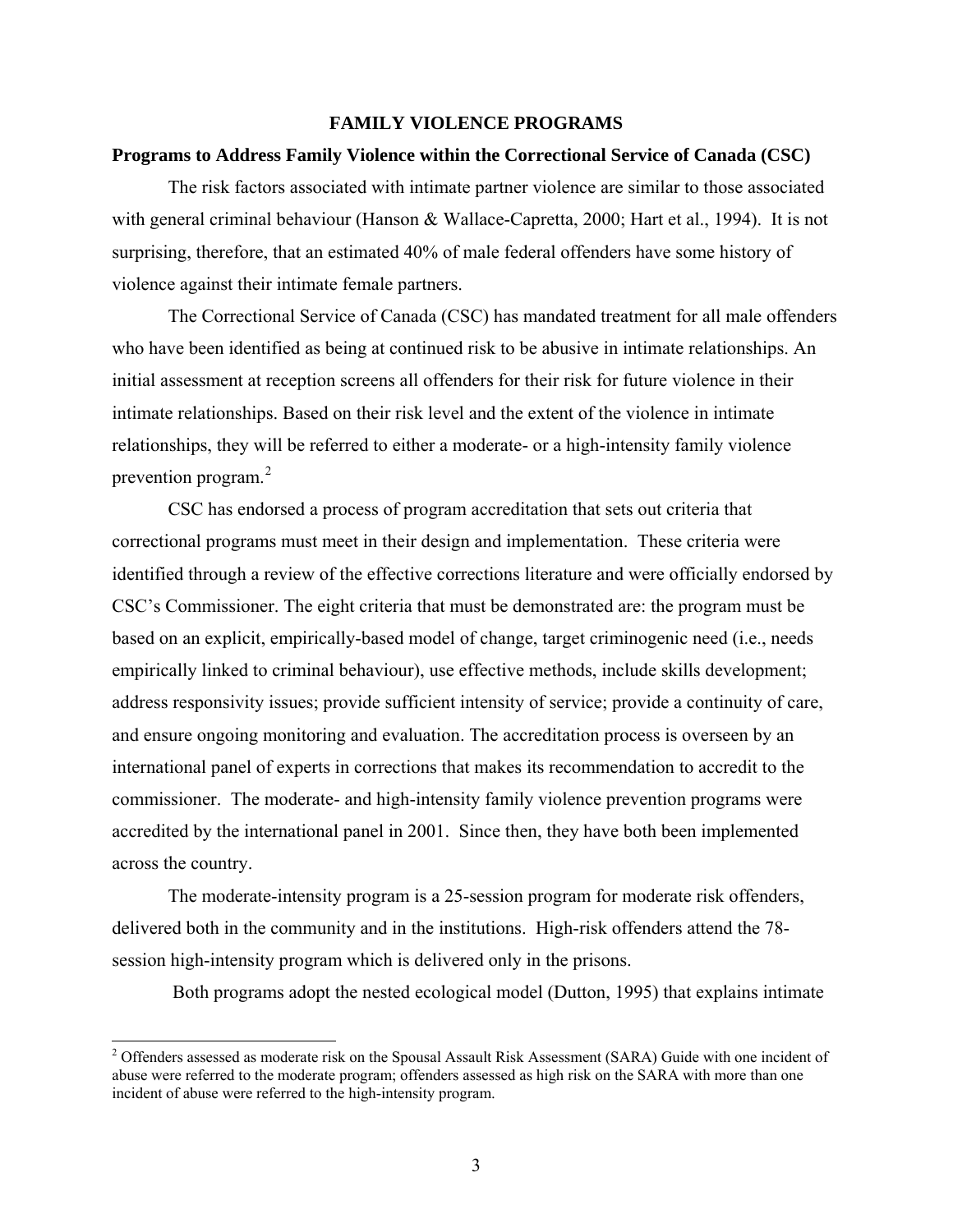violence as a multi-determined behaviour. The nested model, which is derived from the work of developmental psychologists and ethologists, considers the interactions between four levels of influence on the target behaviour; in this case, violence and abuse against women. At the most general level, elements of the broad social context (Macrosystem) provide tacit or explicit support for men's violence in general and violence toward women in particular; at the next level (Exosystem), the behaviour is also influenced by the presence or absence of social structures such as prosocial supportive, or alternatively, peers and family members who endorse the abuse of women. The Microsystem level considers the immediate context for the violence and abuse, such as the amount of conflict between the couple, their communication pattern and each spouse's method of coping with conflict. Finally, at the Ontogenic level, the model considers the impact of the perpetrator's intrapsychic features such as his history of being a victim or a witness to violence, the pattern of attachment to early caregivers, and individual differences related to problems in self-regulation or, in some cases, even neurological impairment.

 The CSC programs attempt to address factors at all levels defined by the model. The programs' initial modules establish the offenders' motivation for change and educate offenders on the range of abusive behaviours and factors that contribute to their abusive patterns towards women. Other modules train offenders on cognitive restructuring of attitudes and beliefs that condone the abuse of women and in skills that address the management of emotions of jealousy, anger and fear of relationship loss that are associated with abuse. Participants are trained on key social and communication skills that underlie healthy relationships such as negotiation and responding appropriately to criticism. Later modules involve the offenders in the development of relapse prevention plans that include the planning of coping strategies to avoid or manage highrisk situations, the identification of people to avoid who contribute to the risk of further abuse and, conversely, the identification of a support network who will assist in maintaining a commitment to healthy relationships. The high-intensity program includes a more detailed examination of the influences on the development of abusive patterns through autobiographies and a longer module on parenting.

 Both programs incorporate a stage-of-change approach that recognises that not all offenders will be equally ready to address their history of abuse against their partners. A stageappropriate treatment primer is available for offenders who meet the referral criteria, but are not ready to attend the program. As well, the introductory section of the program itself gives the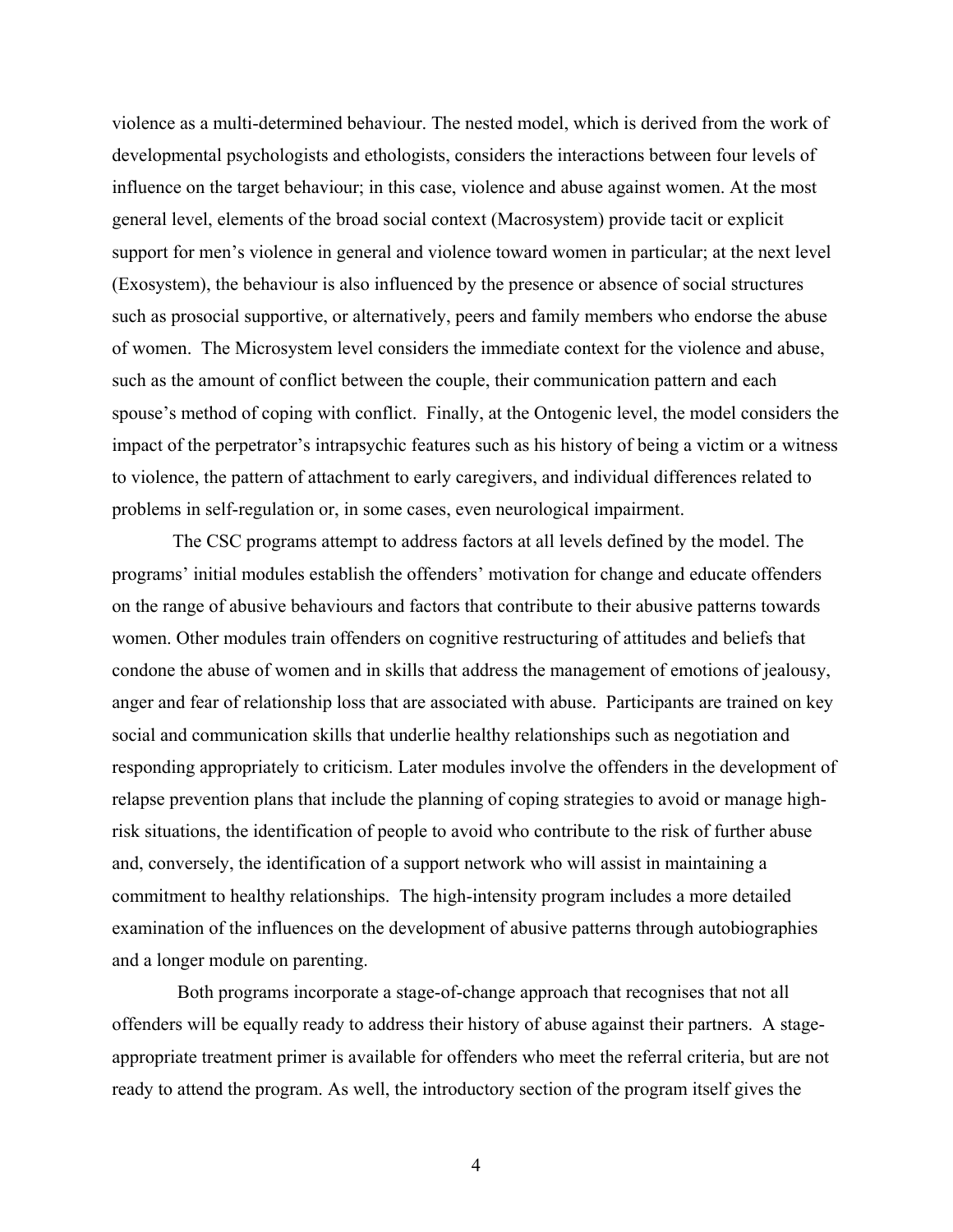offenders time to evaluate their goals for change and assess how they want to change.

The curriculum is delivered by trained facilitators whose adherence to the manual and to the principles of effective correctional program delivery is monitored through videotape review of key sessions. Detailed quality review reports of their work are conducted by regional trainers who provide feedback on their program delivery to assist in professional development and also insure that they meet a specified standard in their assessments and final program reports. Programs are delivered by teams made up of a male and a female co-facilitator to a group of up to 12 offenders. Sessions are 2-3 hours, delivered 3 to 5 times per week. At least 3 (moderateintensity program) to 10 (high-intensity program) individual sessions are conducted with one of the facilitators assigned as a primary counsellor. Offenders participate in a detailed assessment of their pre-program attitudes and skill levels and are reassessed upon completion of the program.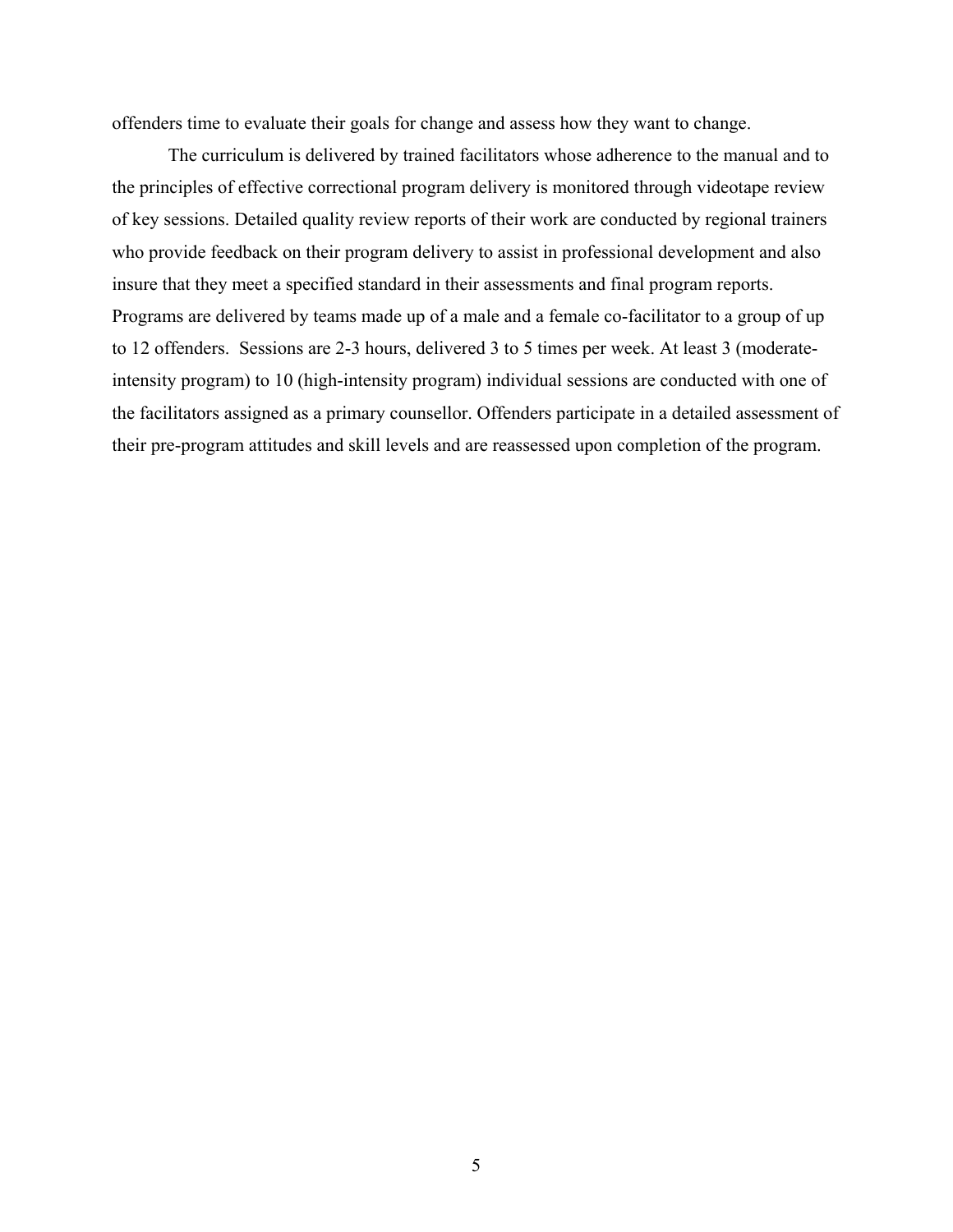## **CURRENT STUDY**

<span id="page-11-0"></span>The following paper reports on an evaluation of the impact of both the high- and moderate-intensity programs including an assessment of the post-program change in attitude and skill level and the result of a limited follow-up of program participants who had been released from prison. The study also points to what factors are most significantly related to key program outcome indicators: program completion, overall development of skills and prosocial attitudes, and avoidance of intimate partner violence upon release into the community.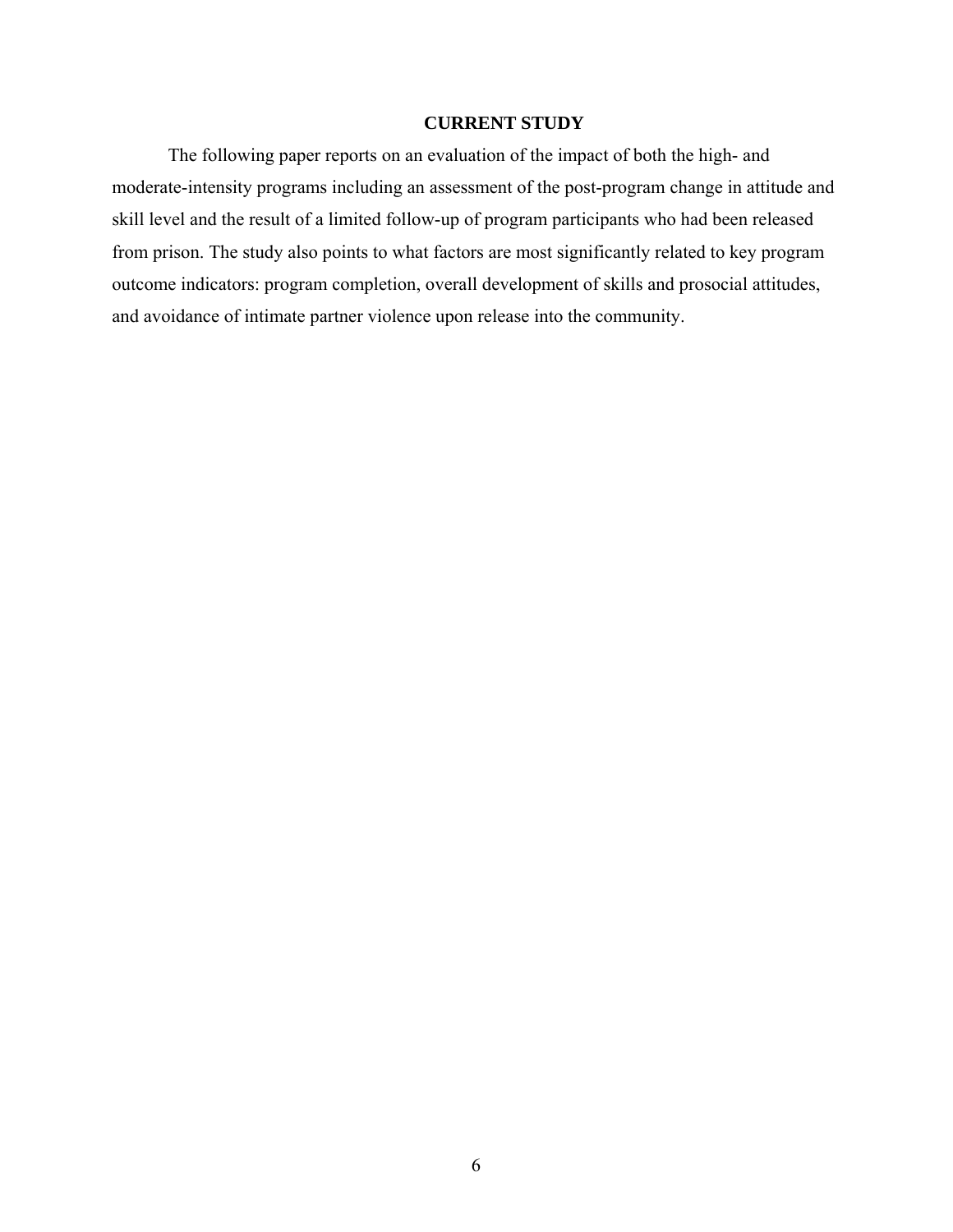#### **METHODOLOGY**

#### <span id="page-12-0"></span>**Participants**

Participants were 572 male offenders incarcerated at various federal institutions across Canada who participated in either the high- or moderate-intensity family violence prevention programs between 1999 and 2003. Approximately 41% (*n* = 237) of the offenders had participated in the high-intensity program and  $59\%$  (n = 335) had participated in the moderateintensity program. The mean sentence length of the total treatment group was 4.24 years (*SD* = 2.99) and ranged from 2 to 22 years. These sentences were not necessarily for a spousal assault; but, to meet the referral criteria, the participants had to have at least one incident of assault of an intimate partner in their personal history. This abusive behaviour need not have resulted in a conviction. There was no significant difference between the high- and moderate-intensity participants with respect to sentence length or on any of the demographic variables. Overall, the men ranged in age from 20 to 69 years, with an average age of 37 years (*SD* = 9.50). Most of the offenders were Caucasian (62%), with the remainder Aboriginal (25%) or of "Other" ethnicity (13%) which includes a variety of ethnic groups. Only 25% of the offenders had a high school education. According to the Shipley Institute of Living Scale (Zachary, 1991), the mean estimated IQ of the sample was 96.91 (*SD* = 20.59). Forty-seven percent of participants had significant problems with alcohol abuse as assessed on the Computerised Lifestyle Assessment Instrument (CLAI). Of note, 79% of the high-intensity and 60% of the moderate program participants reported being under the influence of drugs or alcohol when they assaulted their partners.

The high-intensity program participants were assessed for personality disorder in order to determine whether there was a differential response to treatment for the Borderline or Antisocial Personality offenders. This assessment was not completed on the moderate-intensity program participants. The mean score on the measure of Borderline Personality Disorder (BPO) was  $62.04$  ( $SD = 18.36$ ). In comparison, the mean BPO score for the sample of wife assaulters from Dutton and Haring's study (1995) was 71.3 (*SD* = 17.1). Oldham et al's (1985) mean score for diagnosed borderlines was 74.8 (Dutton & Haring, 1995). The CSC scores were actually closer to the mean scores of Oldham et al's non-borderline sample and Dutton's control group (61.3 and 60.0, respectively). Using mean scores reported by Oldham et al. (1985), we estimate that one quarter (26%) of the CSC sample met the diagnosis of BPO.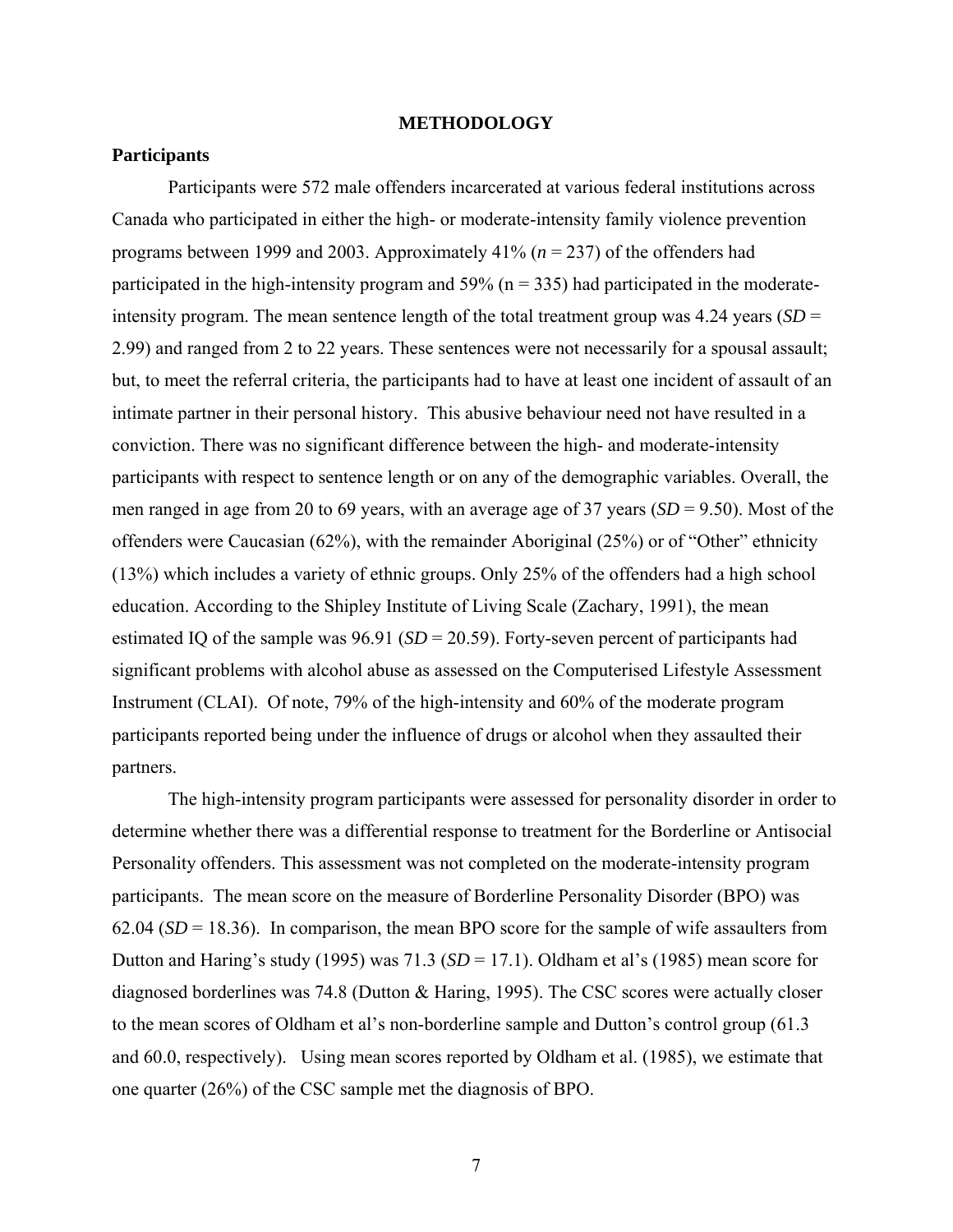Missing data on some of the criterion items made it more difficult to determine the percentage of offenders who met the criteria for Antisocial Personality Disorder (APD). However, given the data we have, we can estimate that about 75% of the population would be diagnosed with APD.

Not surprisingly, given that the offenders were federal offenders, they had substantial histories of assaultive behaviour towards both their partners and others. Most (57%) reported having been in 10 or more fights; most of these were with males (73%). About 14% reported having been in more than 50 fights.

 Although participants in both programs admitted to substantial physical and emotional abuse of their partners, the high-intensity program participants acknowledged more, and more serious, abuse, than did the moderate intensity participants, confirming that the offenders were allocated to the appropriate treatment option. For example, the high-intensity program participants were more likely to admit to hitting (72% as opposed to 53%), choking (31% as apposed to 19%) and use of a weapon (40% as opposed to 19%) than the moderate-intensity participants. Thirty percent of the high and 17% of the moderate-intensity participants admitted having assaulted their partners more than 5 times. Both treatment groups also admitted to equal levels of emotional abuse ranging from yelling (89-90%), swearing (86-88%) and threatening (58-59%) to isolating her (17-25%) and property damage (47-49%). Participants in both programs were less likely to admit to sexual abuse, with 16% of the high- and moderateparticipants admitting to forcing sex or pressuring sex when their partner did not want it. Their partners had called the police because of their abuse in two- thirds (67%) of the cases for the high-intensity and 61% of the moderate-intensity participants; in 22% of the high-intensity cases and 10% of the moderate-intensity, the police were called 4 or more times. A majority of the men in the high-intensity program (58%) and 41% of the moderate-intensity participants had been assaultive towards more than one partner. As expected, the offenders' social histories included experience of personal victimisation and family disruption: most of the high-intensity participants (61%) and half of the moderate-intensity participants had witnessed the abuse of their mothers and two thirds of the men from both programs had themselves been abused as a child. More than half of the participants in both programs reported that family members had criminal records.

On a more positive note, almost all of the offenders in both the moderate and high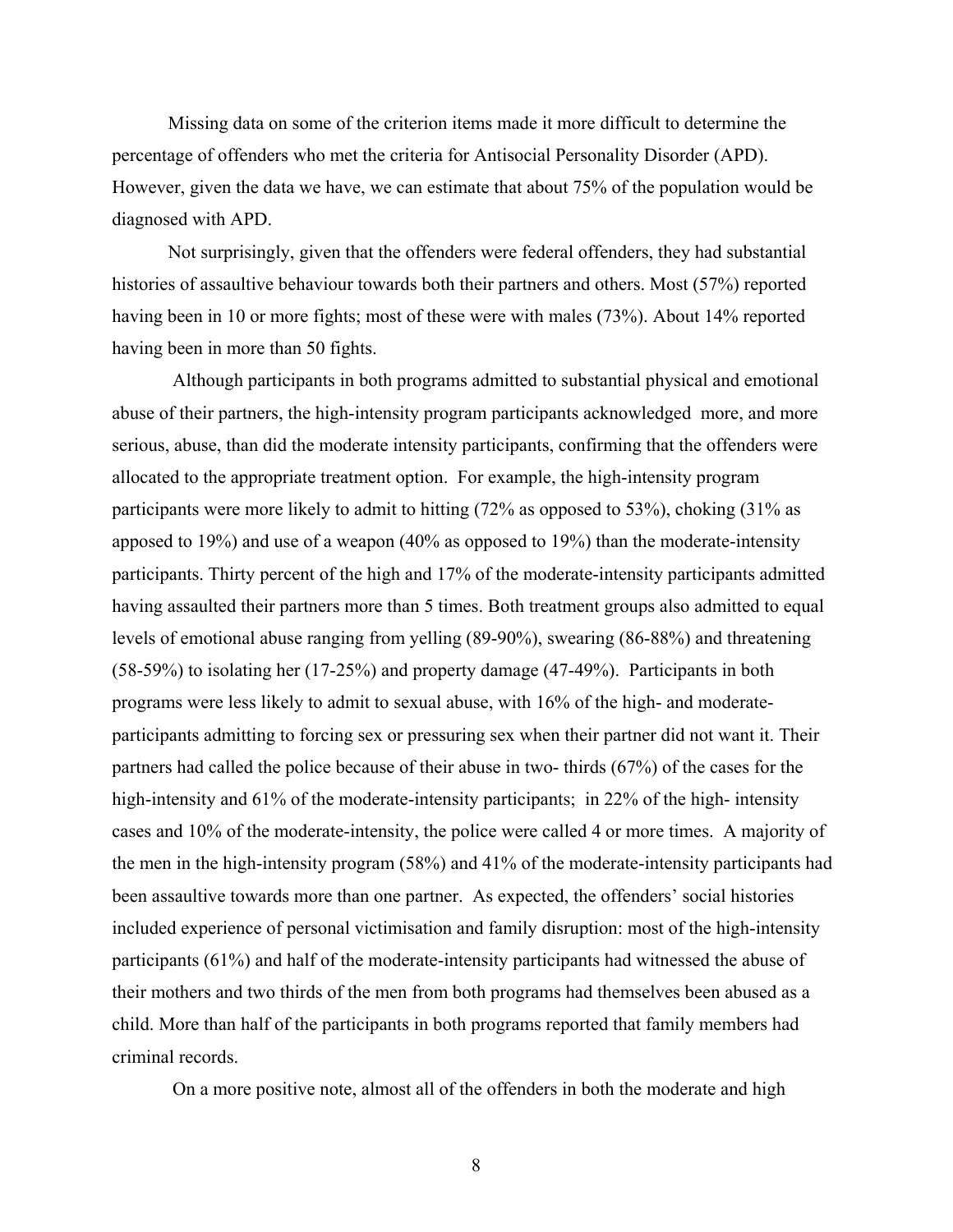<span id="page-14-0"></span>program at the initial interview (96-99%) reported believing that the program could be "somewhat" or "very useful" for them. This is reflected in the completion rates for the program. Relative to other batterer intervention programs reported in the literature (Daly et al., 2001), the dropout rates were respectable: only 18% of offenders dropped out of the high-intensity program and 14% of offenders dropped out of the moderate-intensity program.

#### **Measures**

 In addition to a number of profiling measures that assessed the offenders' level of psychopathology, all offenders completed a battery designed to assess the impact of the program on the program targets: attitudes towards women abuse, and lack of skill in managing emotions and social situations and coping with high-risk situations. To provide divergent sources of evaluation, we chose a variety of measures including self report, scenario-based skills assessment (vignettes) and facilitator ratings. Correlational analyses confirmed that one of the strengths of including the vignettes and rating scales in the battery was that, unlike the self report measures, the scores were unrelated to offenders' deliberate attempts to "fake good" as measured by the Paulhus Deception Scale.

The pre- and post- measures are described briefly below. Norms for the various measures can be obtained by writing to the first author of this report.

*Interpersonal Relationship Scale*. The Interpersonal Relationship Scale (Hupka & Rusch, 2001) is a 27-item self-report measure that assesses six aspects of jealousy: threat to exclusive companionship, self-deprecation/envy, dependency, sexual possessiveness, competition and vindictiveness, and distrust. Each item is rated on a 6-point scale  $(1 = strongly \ agree, 6 =$ *strongly disagree*), with higher scores indicating lower levels of jealousy.

*Abusive Relationships Inventory*. The Abusive Relationships Inventory (Boer, Kroner, Wong, & Cadsky, undated) is a 33-item self-report measure that assesses 4 scales related to abusive relationships: rationale for hitting, need for control, legal entitlement, and batterers' myths. Each item is rated on a 7-point scale (1 = *strongly disagree*, 7 = *strongly agree*), with higher scores indicating more negative attitudes toward relationships.

*Relationship Style Questionnaire*. The Relationship Style Questionnaire (Griffin & Bartholomew, 1994) is a 30-item self-report measure designed to assess the four attachment styles: secure, fearful, preoccupied, and dismissing. Each item is rated on a 5-point scale (1 = *not at all like me*, 5 = *very much like me*).

*Personal Reaction Questionnaire*. The Personal Reaction Questionnaire (Blackburn &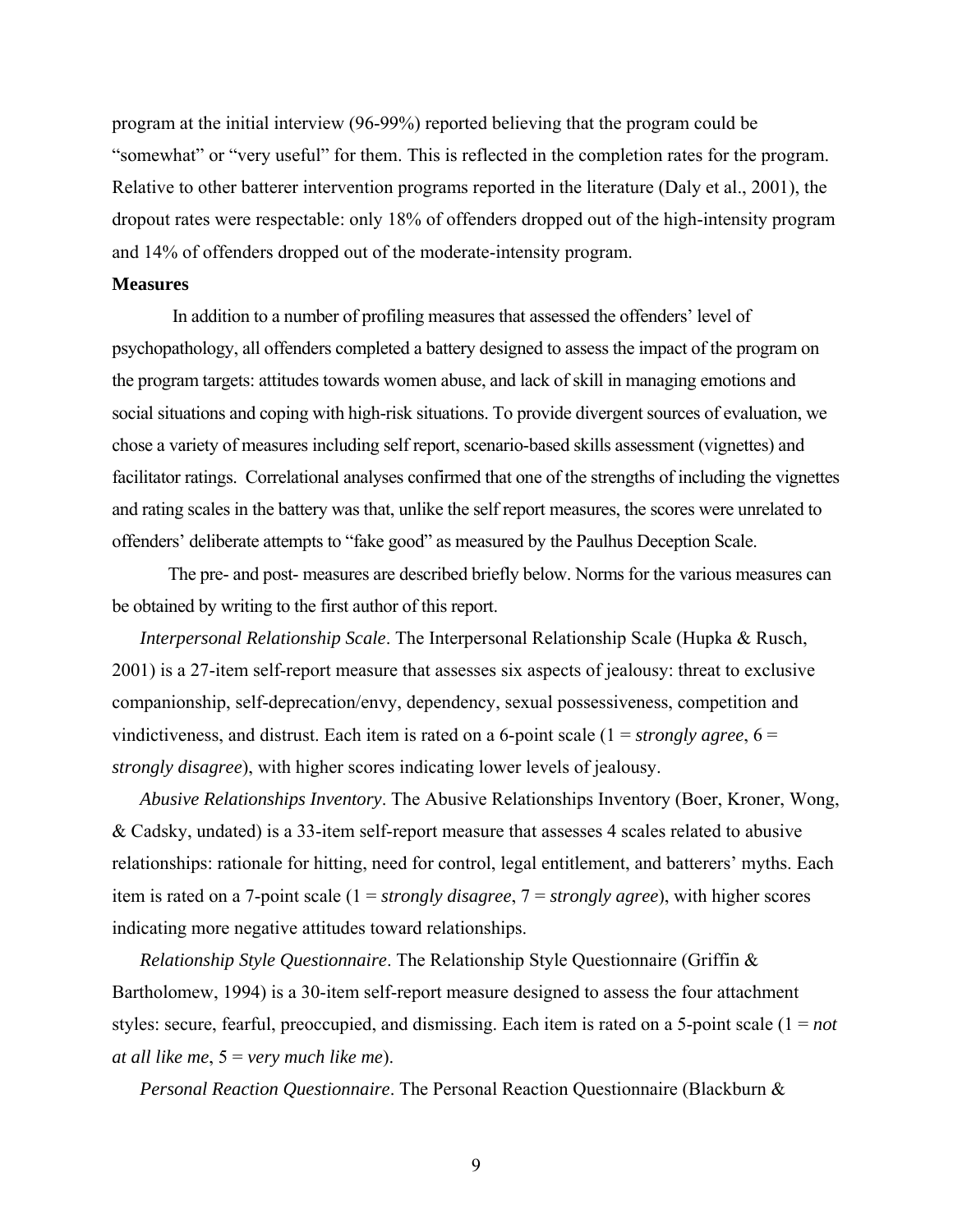Fawcett, 1999a; Blackburn & Fawcett, 1999b) is a 125-item, multi-trait, self-report inventory designed to measure cognitive, affective, and behavioural dispositions of relevance to offender populations. It provides a brief assessment of deviant personality traits and is intended to facilitate the identification of an offender's problems and the planning and monitoring of clinical intervention. Each item has a dichotomous response choice (yes/no), and the measure assesses 8 personality traits: resentment, aggression, self-esteem, avoidance, paranoid suspicion, extraversion, deviance, and self-control.

*Paulhus Deception Scale (PDS)*. The Paulhus Deception Scale (Paulhus, 1990) is a 40-item self-report measure designed to assess two subscales of socially desirable responding: selfdeceptive enhancement and impression management. Each item is rated on a 5-point scale  $(1 =$ *not true*,  $5 = \text{very true}$ . Self-deceptive enhancement refers to a person's tendency to give honest but exaggerated positive self-reports; whereas impression management refers to a person's tendency toward purposeful manipulation of answers to appear more socially acceptable.

*Borderline Personality Organization*. The Borderline Personality Organization instrument (Oldham, Clarkin, Applebaum, Carr, Kernberg, Lottermen, & Haas, 1985) is a 30-item selfreport measure that assesses components of a borderline personality. Each item is rated on a 5 point scale (1 = *never true*, 5 = *always true*), and items are summed to yield three subscales: loss of reality, primitive defences, and identity confusion.

*Relapse Prevention Test, Family Violence Vignettes and Empathy Scales.* These measures were developed within CSC to assess skills and attitudes targeted by the program (CSC, 2001). They are based on structured interviews in which the respondent is asked how he would respond in a number of situations related to family violence. There are two versions of the tests (Version A and Version B), with one version administered at pre-treatment and the second at posttreatment. Administration of versions A and B is alternated across offenders to counterbalance the learning effect and level of difficulty. More detailed descriptions of these measures follows.

*Relapse Prevention Test*. There are a total of eight scenarios, two for each of four potential risk situations. Four of the scenarios are administered at pre-treatment and four are administered at post-treatment. The test is designed to assess an offender's: (1) recognition of situations leading to violence; (2) effective and systematic use of skills such as problem solving, emotions management, and network support; and (3) ability to evaluate the effectiveness of his solutions. In addition, it requires the facilitator to count how many potentially effective responses the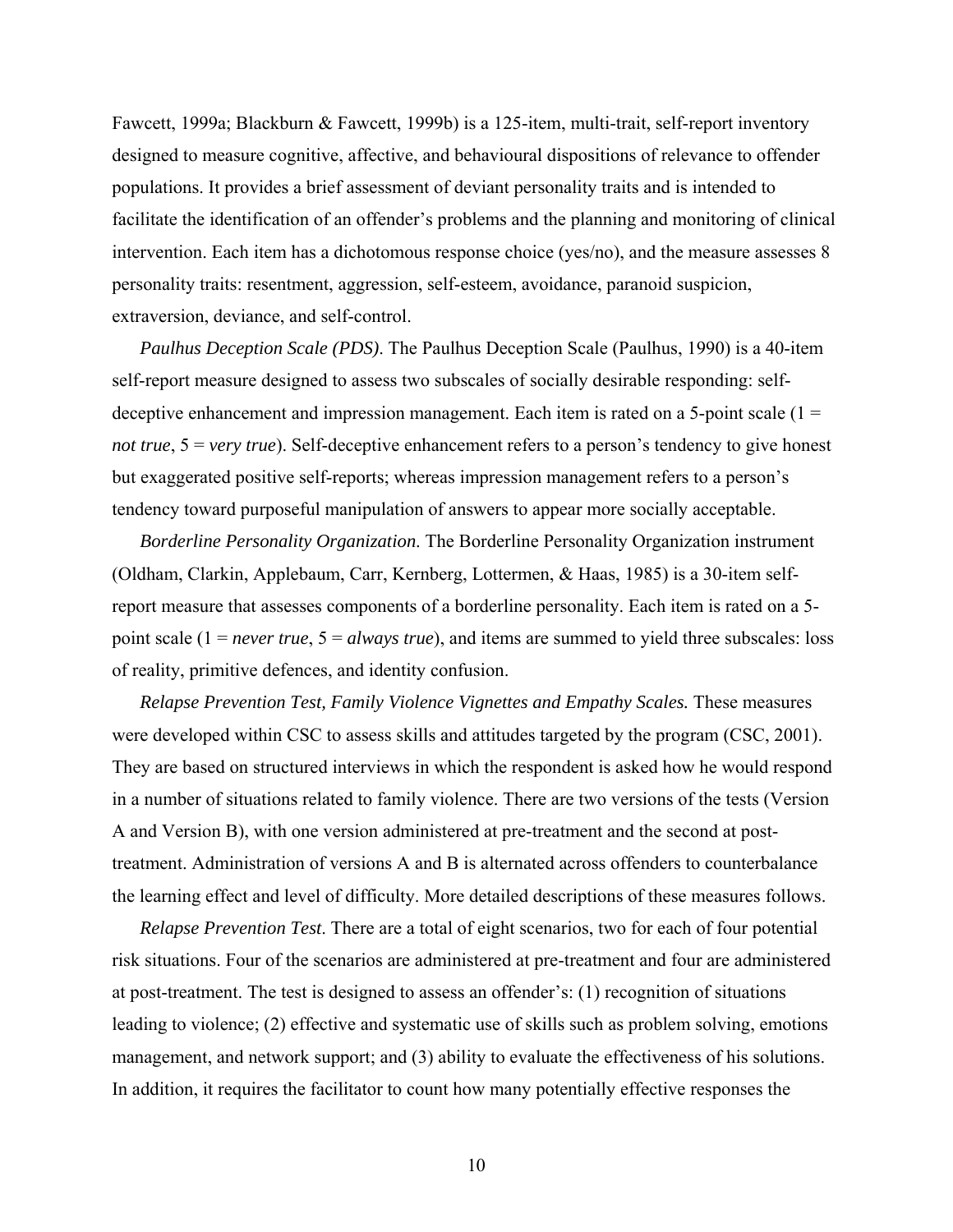offender suggested. Higher scores indicate that the respondent has good recognition and application of skills.

*Family Violence Vignettes*. The Family Violence Vignettes examine responses to aspects of relationship violence in five situations: jealousy, employment and sexual issues. Higher scores indicate that the respondent assesses his partner with respect and as an equal, and uses appropriate behaviour.

*Empathy Scales*. The Empathy Scales involve a structured interview in which the participants are given a number of situations and asked how they would respond. The situations represent a partner in distress, a child in distress, and a person outside the family in distress. Responses are scored on a 3 point scale to assess perspective taking, sincerity of affect, and coping with distress. Total scores range from  $0 - 72$ , with higher scores indicating better empathy skills.

*Treatment Readiness, Treatment Responsivity, and Treatment Participation and Gain Scales*. The Treatment Readiness, Treatment Responsivity, and Treatment Participation and Gain Scales (Serin & Kennedy, 1997) are structured interviews designed to assess treatment readiness and responsivity factors that could affect an offender's response to treatment.

*Goal Attainment Scale-FV*. The Goal Attainment Scale-FV is a rating scale of the offender's behaviour and attitudes on 14 treatment goals associated with the CSC family violence prevention programs. Each goal is rated on a 5-point scale  $(-2 = "very risky"$  attitude or very low skill achievement;  $0 =$  minimal acceptable attitude or skill achievement;  $+2 =$  very prosocial attitude or high skill achievement). The scale is completed for each participant with input from both facilitators to ensure greater reliability. The scale was developed within CSC, based on a scale for sex offender program participants (Hogue, 1993).

*University of Rhode Island Change Assessment -Batterers. (URICA-B,* Levesque, Gelles, & Velicer, 2000)*.* This instrument, based on the more generic URICA, measures offender's stage of change with respect to their willingness to stop abusive and violent behaviour against an intimate partner. The self report inventory presents statements characteristic of various stages of change (precontemplation, contemplation, etc) and the offender rates the extent to which the item is like him on a 5 point scale. The measure is administered during the initial interview for both the moderate and high intensity offenders.

Following the initial interviews and assessment offenders were rated by facilitators on a 5 point scale on motivation for the program, extent of abusive thinking, and strategies for managing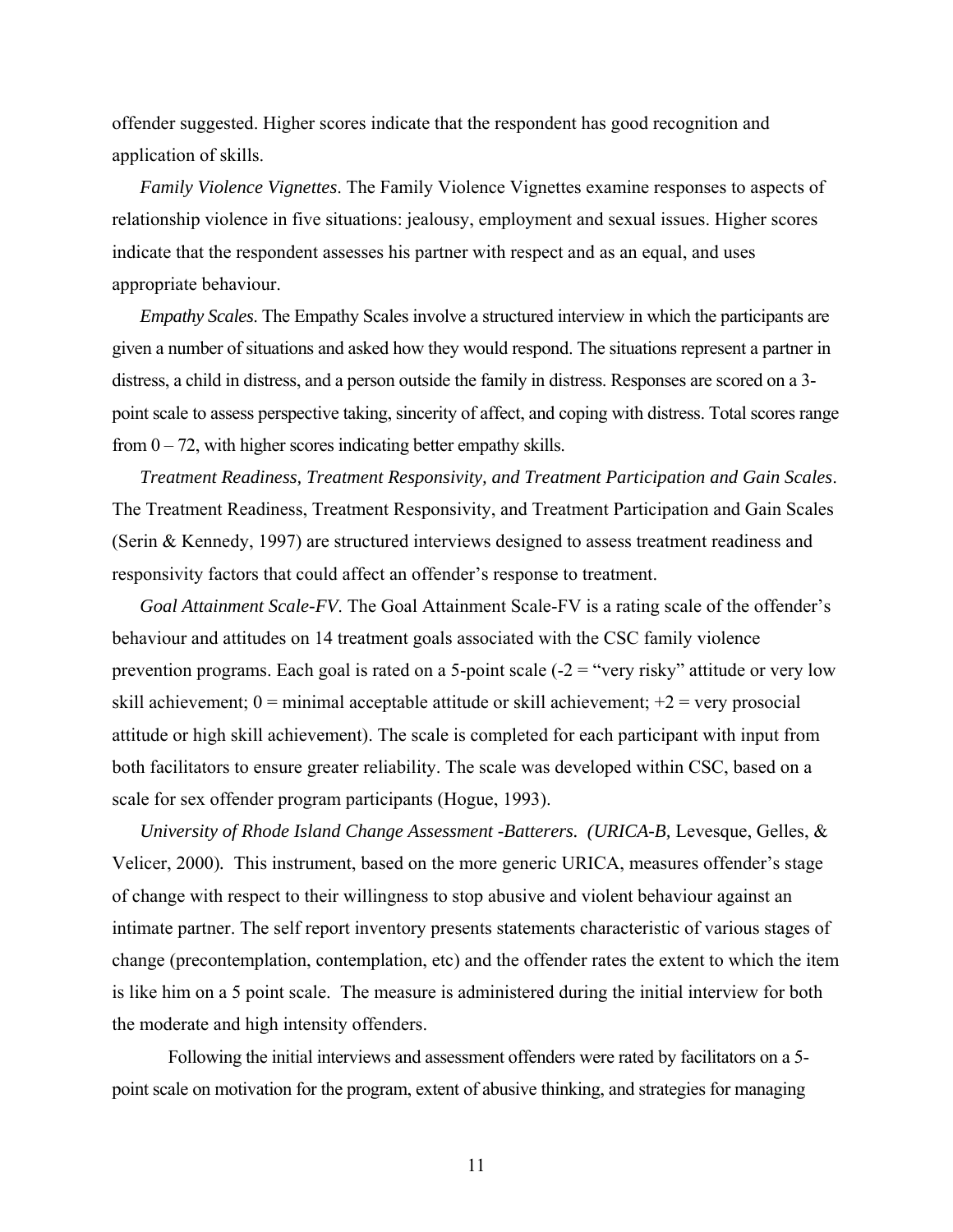<span id="page-17-0"></span>emotion and resolving conflict. The results of this assessment were provided to the offender so that he could work with the facilitator in agreeing to the goals of treatment. During the program, participants also completed quizzes at the end of every module to determine the extent to which they could understand and apply the material in the program.

 Feedback was solicited from the participants and parole officers supervising the program participants on their opinion of the impact of the program. From the offenders we requested detailed feedback on specific aspects of the program and overall feedback on the general utility of the program. The feedback from the offenders was collected using confidential questionnaires completed anonymously at the end of the program.

 Parole officers who were supervising program participants or graduates, either in the community or institutions, were mailed a letter by independent contractors, explaining the purpose of the study and requested to participate in a short interview. The interview questions asked for their observations of the impact of the family violence prevention programs on offenders' attitudes and behaviour since their completion of treatment (note that we did not interview parole officers about offenders who had not participated in treatment). We contacted a random group of parole officers that represented 65% of offenders who participated in either the high or moderate intensity family violence program. Of these parole officers, only 19% ( $N = 74$ ) agreed to participate in a confidential interview. The interview was structured to elicit ratings of the offenders on key factors that related to abusive intimate behaviour and risk for further abusive behaviour.

#### **Post-Release Follow-Up**

 The final phase of the evaluation was a post-release follow-up of 246 family violence offenders falling into 2 main groups:

- 1. *Treated* offenders who had completed either the high-or moderate- intensity family violence program and had been released. This group included 84 participants from the high-intensity program and 76 participants from the moderate intensity program.
- 2. *Untreated* offenders who met the admission criteria for the programs (i.e., they had a history of spousal violence and a SARA rating of moderate or high) but who, for various reasons, did not begin or complete the program. This group was comprised of 35 offenders who were eligible for the high intensity program: 13 who received no treatment for administrative reasons (e.g., institutional transfer) and 22 who had dropped out of treatment. The group also included 51 offenders who were eligible for the moderate intensity program (22- no treatment,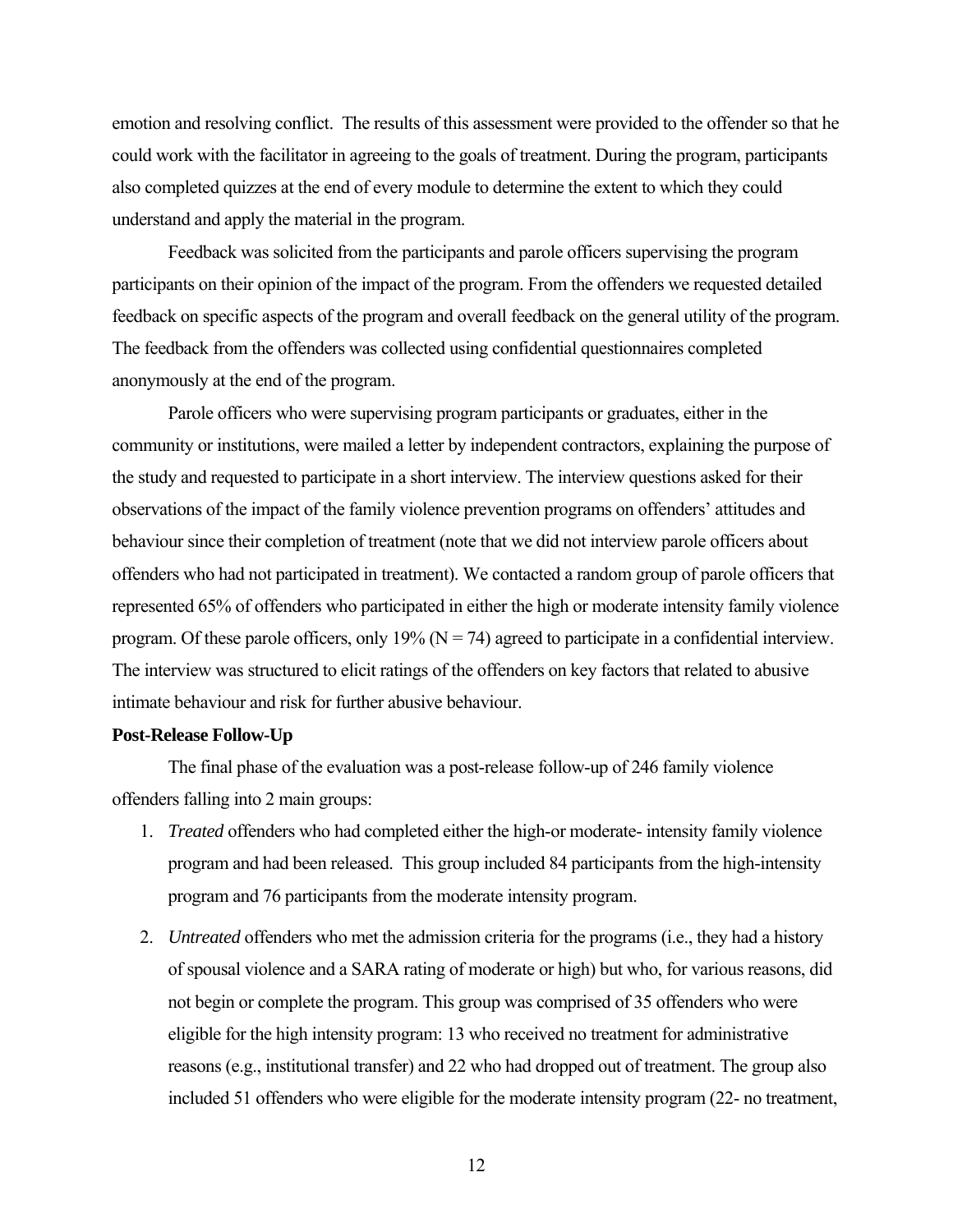29 drop outs). $3$  (Note: We had insufficient background information to control for potential differences between the groups on variables such as sentence length, marital status, history of violence and so forth. However, for these analyses we used all available offenders who were released, so it is unlikely that there were any systematic differences between groups).

To be eligible for this phase of the evaluation, offenders were also required to have spent at least 6 months in the community following their release. Treated offenders in this sample spent on average 369 days at risk in the community, whereas untreated offenders averaged 462 days at risk. The difference between the two groups was not statistically significant. Despite our best efforts, we were unable to contact enough spouses of the released program completers, so we had to rely on Canadian Police Information Centre (CPIC) and CSC Offender Management System (OMS) records to record new criminal offences and supervision violations following release.

Initially new offences were tallied in five categories: (1) confirmed spousal violence, including any actual, attempted or threatened physical or sexual violence against a spouse; (2) other spousalrelated crime including harassing behaviours and breaches of no-contact conditions; (3) non-spousal violence; (4) non-violent crime; and (5) non-spousal-related conditional release violations. Due to the low base rate of re-offending, however, we chose to create three nested offence categories for our analyses of recidivism. They are: *Spousal Violence*, which includes all spousal-related crime; *Any Violence*, which includes spousal violence and other violence; and *Any Infraction*, which includes all violent and non-violent crime, regardless of whether or not the crime resulted in arrest.

l

<span id="page-18-0"></span><sup>&</sup>lt;sup>3</sup> Preliminary analyses indicated that there were no differences in recidivism rates between those who had received no treatment and those who had dropped out of treatment. Therefore, we chose to combine these offenders into the group labelled "Untreated Offenders" in order to increase the sample size for subsequent analyses. The reasons for dropping out of treatment varied: of the 51 who dropped out, about 30% dropped out because they were transferred to another institution, had a conflict with scheduling employment, or had problems understanding the language of instruction, variables that are not theoretically linked to risk to reoffend).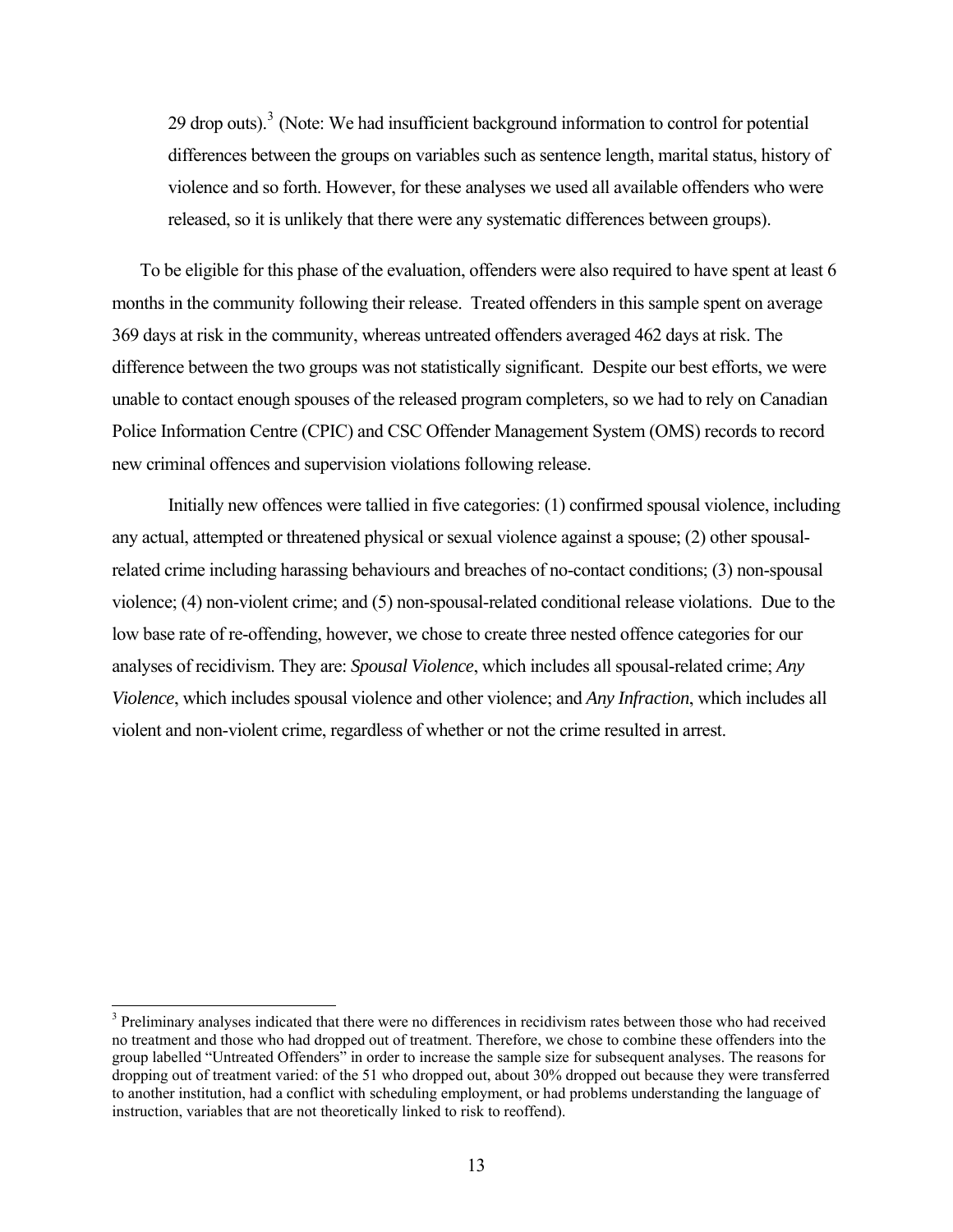#### **RESULTS**

#### <span id="page-19-0"></span>**Measures**

We compared the pre-treatment and post-treatment performance of the program participants on the test measures by conducting a series of t-tests, applying a Bonferroni correction for the number of analyses. Almost every comparison found that offenders improved significantly after participation in treatment. In general, upon treatment completion, offenders in both the high- and moderateintensity programs evidenced significantly lower levels of jealousy (Interpersonal Relationship Scale), fewer negative attitudes about relationships (Abusive Relationships Inventory), better recognition and application of relapse prevention skills (Relapse Prevention Test), more respect for their partners (Family Violence Vignettes), greater treatment readiness and responsivity (Treatment Readiness Scales), and more engagement in positive behaviours and attitudes (Goal Attainment Scale).

Given the number of comparisons, Table 1 presents only the calculated effect sizes (Cohen's *d*) for the comparisons instead of presenting the average pre- and post-treatment scores for all of these measures. This allowed us to standardize the change scores so that they could be compared directly. The effect size is an estimate of the level of change from pre to post treatment. Cohen's *d* may be interpreted as follows: an effect size of .3 is considered "small"; an effect size of .5 is considered "moderate"; and an effect size of  $.8$  is considered "large." Effect sizes exceeding 1.0 are considered exceptionally high. According to these guidelines, most of the measures had medium to large effect sizes, with the exception of the Interpersonal Relationship Scale and the Abusive Relationships Inventory, which had small effect sizes. Offenders were tested only once on the Relationship Style Questionnaire, the Personal Reaction Questionnaire, and the Borderline Personality Organisation measures to profile participants and determine their relative response to treatment. The results for these measures will be presented as they relate to key outcome indicators. The Paulhus Deception Scale was used to determine the extent to which the outcome on other measures is correlated with its scales on impression management. For the complete outcome statistics on these measures please refer to Kropp and Lee (2004). The Treatment Readiness Scale was used for the high-intensity participants only.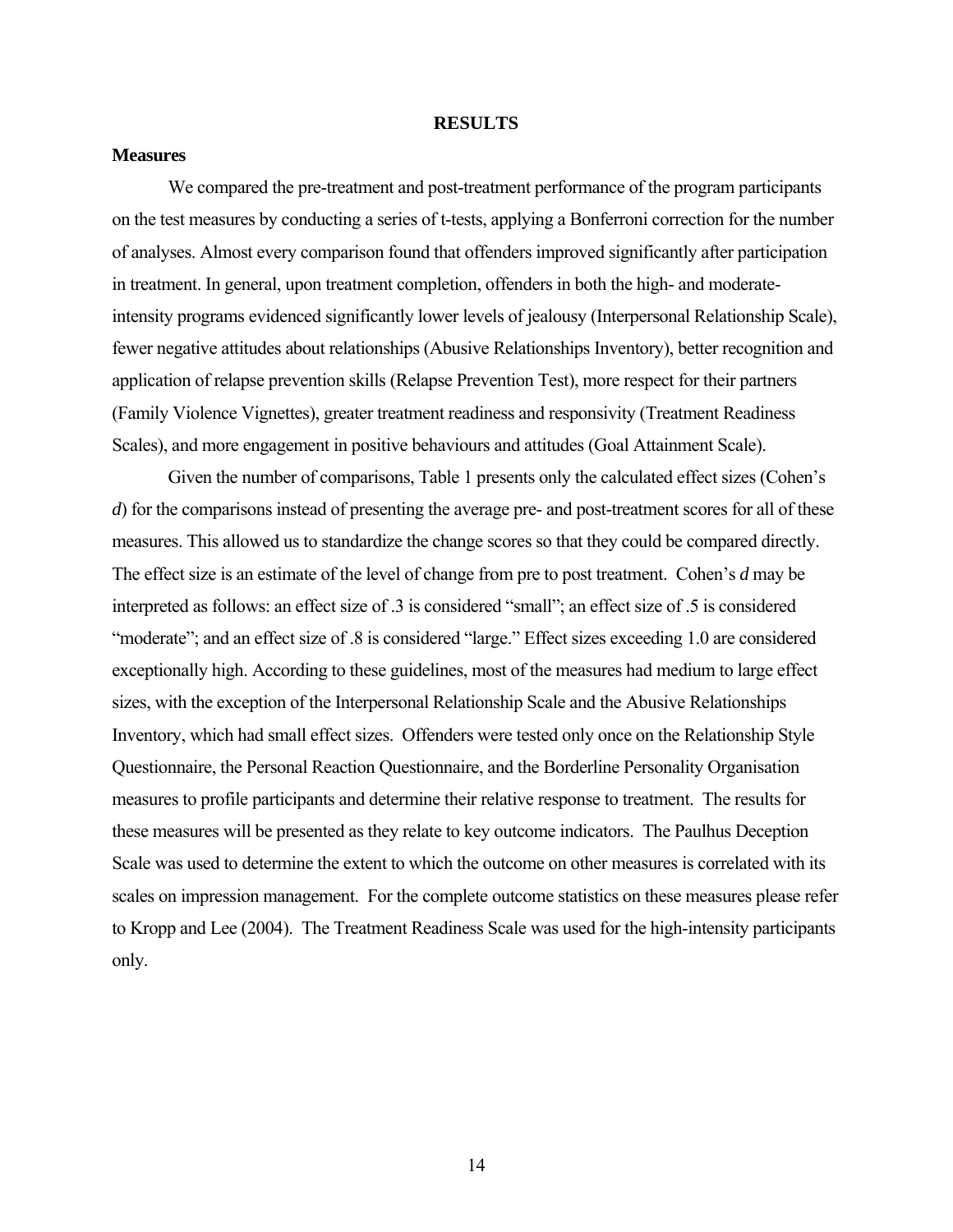|                                         | <b>Effect Size</b><br><b>Moderate Program</b> | <b>Effect Size</b><br><b>High Program</b> |
|-----------------------------------------|-----------------------------------------------|-------------------------------------------|
| <b>Scales</b>                           | $(n = 241 - 282)^4$                           | $(n = 110 - 156)^5$                       |
| <b>Interpersonal Relationship Scale</b> |                                               |                                           |
| Threat to Exclusive Companionship       | $.43***^{6}$                                  | $.59**$                                   |
| Self-Deprecation/Envy                   | $.33*7$                                       | $.48**$                                   |
| Dependency                              | $.52**$                                       | $.66**$                                   |
| <b>Sexual Possessiveness</b>            | $.30*$                                        | $.27*$                                    |
| <b>Competition and Vindictiveness</b>   | $.56**$                                       | $.78**$                                   |
| Distrust                                | .13                                           | $.25*$                                    |
| <b>Abusive Relationships Inventory</b>  |                                               |                                           |
| Rationales for Hitting                  | $.37**$                                       | $.36**$                                   |
| Need for Control                        | $.56**$                                       | $.67**$                                   |
| Legal Entitlement                       | $.38**$                                       | $.32**$                                   |
| Batterers' Myths                        | $.37**$                                       | $.52**$                                   |
| <b>Relapse Prevention Test</b>          |                                               |                                           |
| Question 1                              | $.84**$                                       | $1.05**$                                  |
| Question 2                              | $.83**$                                       | $1.23**$                                  |
| Question 3                              | $.80**$                                       | $.70**$                                   |
| Question 4                              | $.79**$                                       | $1.18**$                                  |
| <b>Total Score</b>                      | $1.09**$                                      | $1.22**$                                  |
| <b>Family Violence Vignettes</b>        |                                               |                                           |
| Jealousy                                | $.57**$                                       | .18                                       |
| <b>Employment and Finances</b>          | $.75**$                                       | $.53**$                                   |

# <span id="page-20-0"></span>**Table 1. Moderate- and High-Intensity Program Effect Sizes**

<span id="page-20-1"></span>

<span id="page-20-2"></span>

<span id="page-20-4"></span><span id="page-20-3"></span>

<sup>&</sup>lt;sup>4</sup> The size of the group varies because of missing data.<br><sup>5</sup> The size of the group varies because of missing data.<br><sup>6</sup> Probability of the effect due to chance is less than 1 time out of 1000 (p < .001)<br><sup>7</sup> Probability of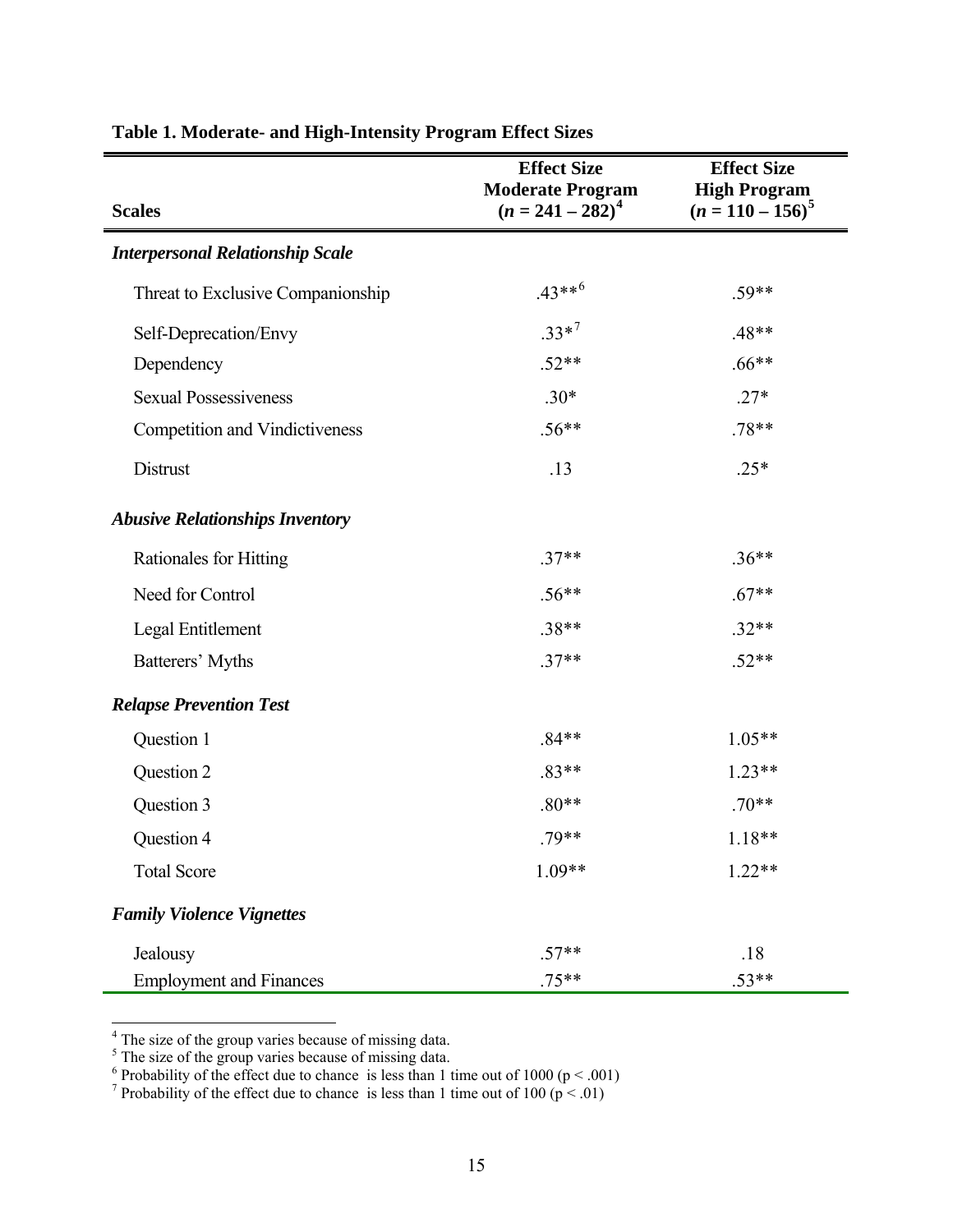| Rejection                                                      | $.53**$  | $.53**$  |
|----------------------------------------------------------------|----------|----------|
| <b>Control Issues</b>                                          | $.60**$  | $.67**$  |
| <b>Sexual Issues</b>                                           | $.66**$  | $.36**$  |
| Interpretation                                                 | $.73**$  | $.65**$  |
| <b>Behavioural Response</b>                                    | $.86**$  | $.83**$  |
| <b>Total Score</b>                                             | .88**    | $.71**$  |
| <b>Empathy Scales</b>                                          |          |          |
| Perspective Taking                                             | $.58**$  | $.69**$  |
| Affect                                                         | $.47**$  | $.65**$  |
| Coping with Distress                                           | $.63**$  | $.94**$  |
| <b>Partner Centred Scenarios</b>                               | $.52**$  | $.71**$  |
| <b>Child Centred Scenarios</b>                                 | $.38**$  | $.73**$  |
| Person Outside Family                                          | $.75**$  | $.66**$  |
| <b>Total Score</b>                                             | $.60**$  | $.84**$  |
| Goal Attainment Scale (Pre- vs. Post-<br><b>Treatment</b> )    |          |          |
| Acceptance of Responsibility for Abusive/<br>Violent Behaviour | $1.01**$ | $1.18**$ |
| Acknowledges Use of Power and Control<br>Tactics               | $1.20**$ | $1.32**$ |
| <b>Shows Empathy for Victims</b>                               | $.96**$  | $.92**$  |
| <b>Extent of Skills Development</b>                            | .99**    | $1.27**$ |
| Minimizes Consequences                                         | $.91**$  | $1.16**$ |
| Understands Life Style Dynamics                                | $1.07**$ | $1.20**$ |
| <b>Understands Abusiveness Pattern</b>                         | $1.30**$ | 1.38**   |
| <b>Identify Relapse Prevention Concepts</b>                    | $1.21**$ | $1.54**$ |
| Discloses Personal Information                                 | .92**    | $.94**$  |
|                                                                |          |          |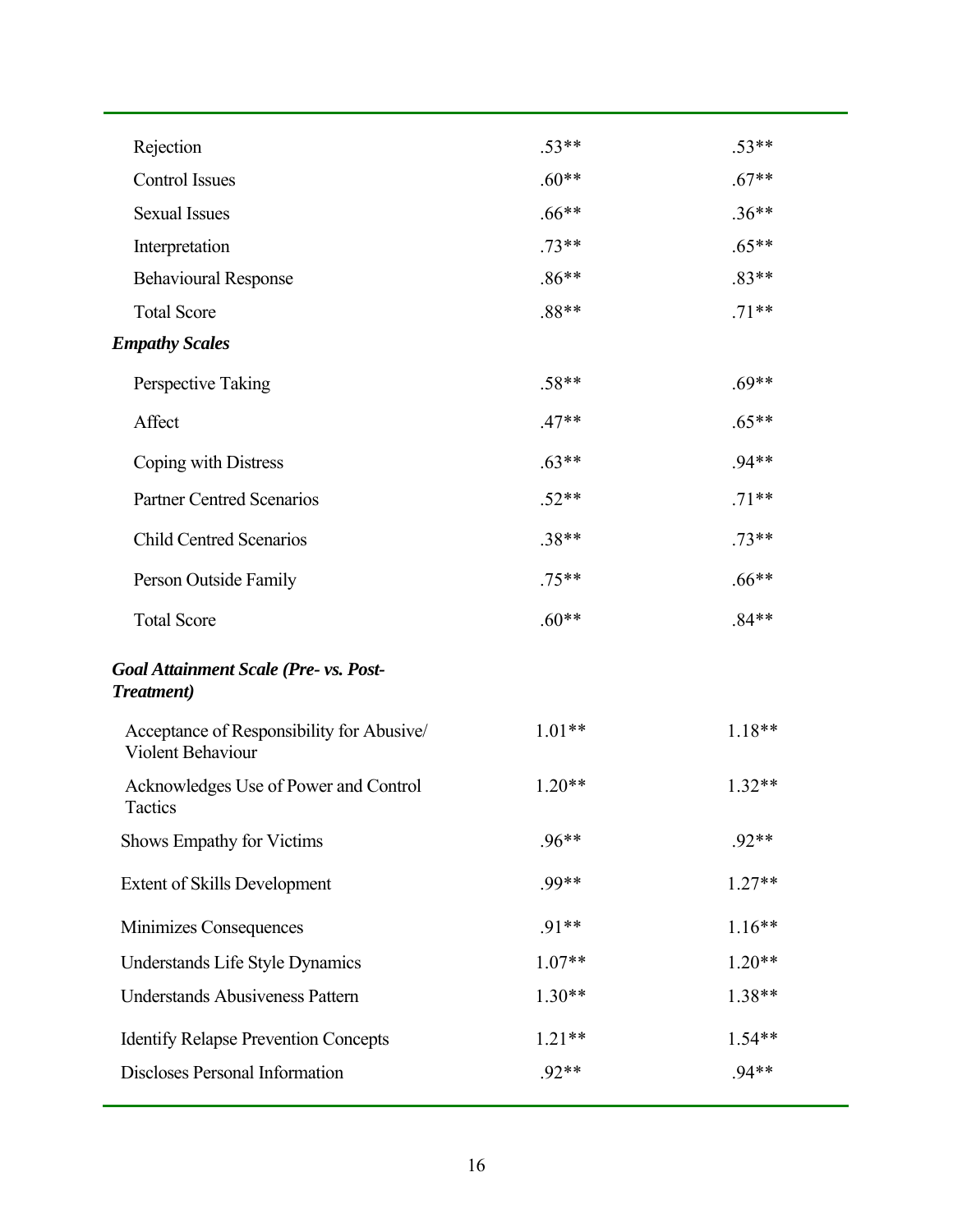<span id="page-22-0"></span>

| Participation in Treatment                                                                       | $.80**$ | $73**$   |
|--------------------------------------------------------------------------------------------------|---------|----------|
| Motivation to Change Behaviour                                                                   | 79**    | $.65**$  |
| Overall Quality of Plan on Release                                                               | $112**$ | $1.10**$ |
| <b>Overall Participation and Program</b><br>Performance                                          | $83**$  | $.85**$  |
| <b>Treatment Readiness Scales (Pre vrs Post-</b><br><i>treatment for high participants only)</i> |         |          |
| <b>Treatment Readiness</b>                                                                       |         | $.78**$  |
| <b>Treatment Responsivity</b>                                                                    |         | $.77**$  |
| <i>Note.</i> * $p < 0.05$ . ** $p < 0.01$ .                                                      |         |          |

#### **Quizzes**

 The content quizzes were designed to determine whether offenders understood the key concepts and could apply them to their situation. The scores for both the moderate- and highintensity programs indicated that most offenders understood most of the content quite well. The mean average scores on the quizzes were between 65% and 77% for the high-intensity program and between 63% and 77% for the moderate-intensity program.

 Several ethnicity differences emerged in the results of the quizzes. In the high-intensity program, Caucasians performed better than Aboriginals on quizzes on modules 2, 6, 8, and 9; and both Caucasians and Aboriginals performed better than offenders of "Other" ethnicity on the quiz on module 1. On the moderate-intensity module quizzes there were no significant differences between any of the groups, with the exception of module 2 in which Caucasians scored significantly better than both Aboriginals and offenders of other ethnicity.

 A series of tests (Analysis of Variance; ANOVA) were conducted to examine whether there were any further differences between three ethnicity groups (Caucasian, Aboriginal, and Other) on various factors and on outcome. Post-hoc (Scheffe's) tests were applied to determine which groups differed from each other. Because the number of Caucasians, Aboriginals, and Others did not differ significantly between the High Intensity and Moderate Intensity groups, the two groups were combined for the purposes of these analyses.

 There were no significant differences between Caucasians, Aboriginals, and Others on age, intelligence, antisocial personality disorder and general criminal risk score. However, there was a significant difference between Caucasians and Aboriginals on their SARA score.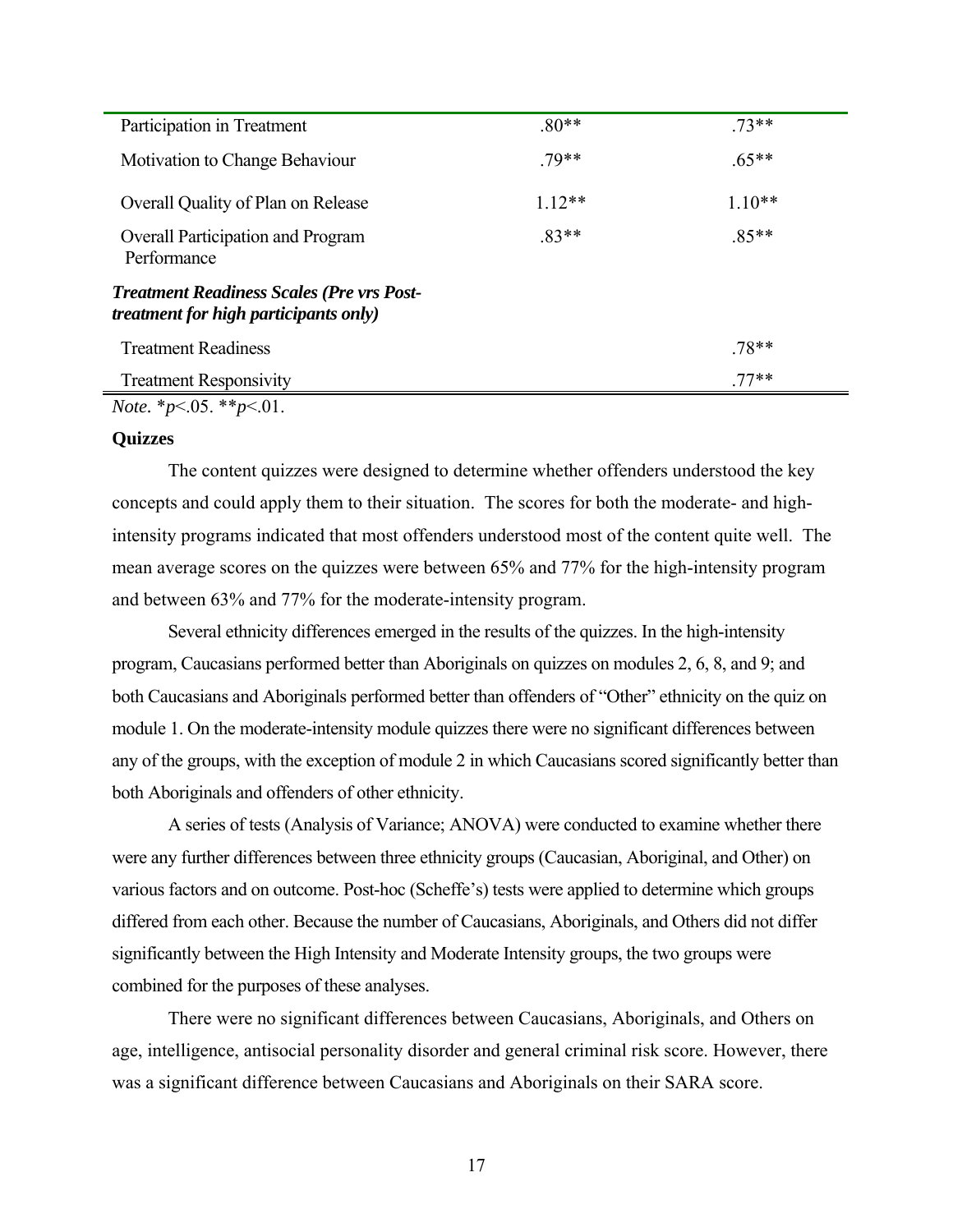<span id="page-23-0"></span>Aboriginal offenders had significantly higher SARA scores than Caucasian offenders. There were no significant differences between the three groups on any of the pre-post treatment measures, except for the "sexual possessiveness" subscale of the Interpersonal Relationship Scale. Here, it was observed that offenders in the Other ethnicity group scored significantly higher than Caucasians on sexual possessiveness. It was also noted that there were some differences in the performance of ethnic groups on the results of the content quizzes administered at the end of each module (see below).

#### **Parole Officer Feedback**

The average number of months the parole officers supervised the offender was 10.03 (*SD* = 6.55). We attempted to ask parole officers about offenders' attitudes and behaviour in the context of their current relationships; however, very few offenders (30%) were currently involved in a relationship. Of those who were, the majority of parole officers (71%) stated that they either had no concerns about the relationship or that the offender's behaviour in the relationship had improved.

In addition to assessing offenders' attitudes and behaviour in the context of relationships, we asked parole officers to judge offenders' attitudes and behaviour post treatment on the items identified in the Goal Attainment Scale (GAS). Parole officers were asked to judge the GAS items on a 3-point scale (i.e., "does not appear to" exhibit the attitude or behaviour, "possibly/partially appears to," "definitely appears to"). Many officers were unable to comment on changes since the commencement of treatment, since they were often unfamiliar with or could not recollect the offenders' pre-treatment attitudes and behaviours. Table 2 illustrates the percentage of offenders post treatment who were rated in each of these categories on the various items. The parole officers' judgments were primarily favourable, with the vast majority of parole officers observing at least some positive attitudes and behaviours on the GAS dimensions.

Parole officers reported that most offenders had not been charged or convicted of an offence since their participation in treatment (78%). Of the 22% who were charged or convicted since treatment, the type of charge/conviction varied, but none was spousal-related. Finally, parole officers were asked to make judgments about whether they felt the offender benefited from treatment. The majority of parole offenders stated that the believed that the treatment was either somewhat or very effective (73%); 17% stated it was ineffective or somewhat ineffective and 9% were unable to say. Supplementary analyses were conducted to determine if any offender demographic or background variables were related to the parole officer perceptions of change and abusive behaviour. No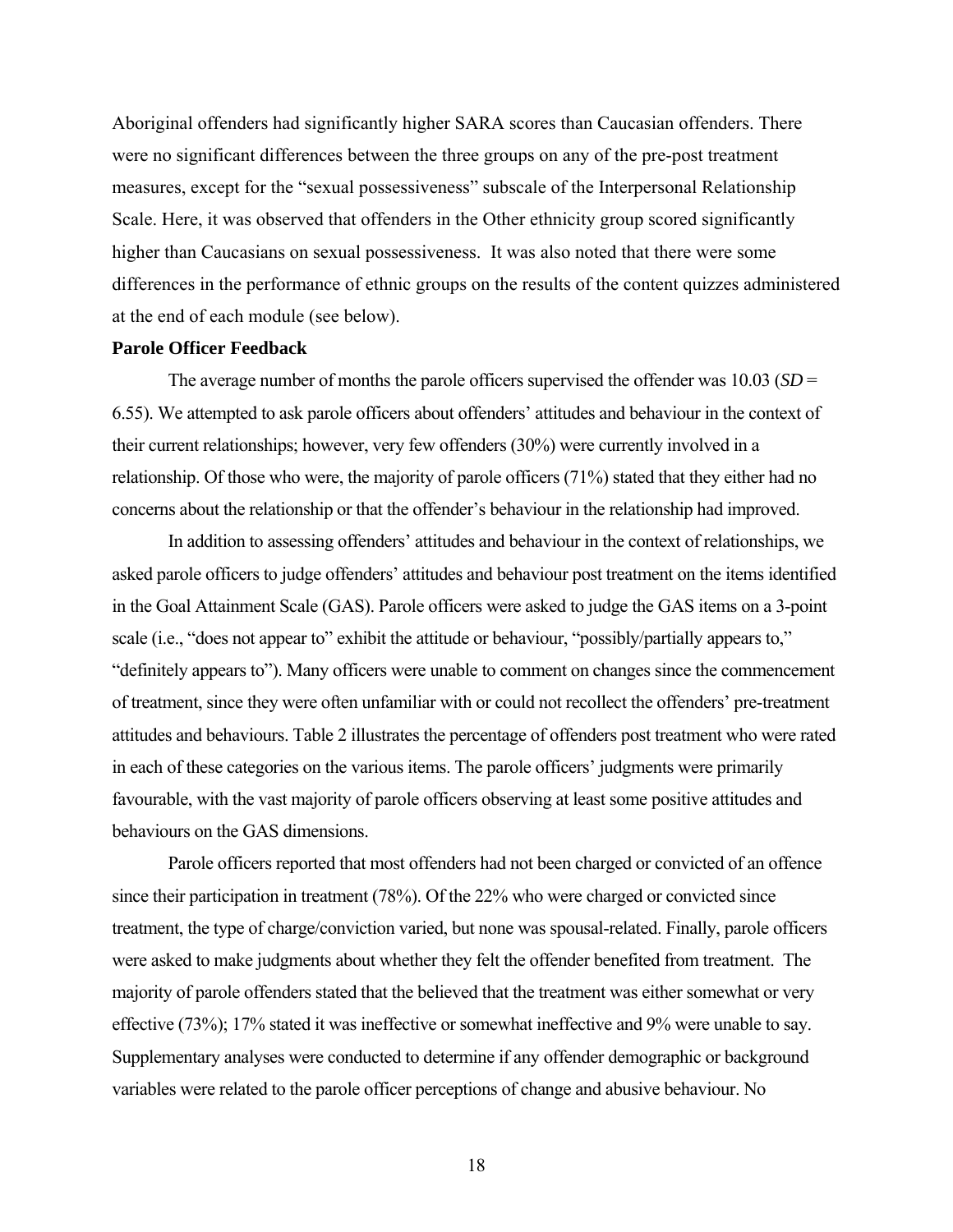<span id="page-24-0"></span>significant relationships were found, although the number of subjects for many of these analyses was low.

|                                                                   | Does not appear<br>to | <b>Possibly/partially</b><br>appears to | <b>Definitely</b><br>appears to |
|-------------------------------------------------------------------|-----------------------|-----------------------------------------|---------------------------------|
| <b>Accept responsibility for his</b><br>abusive/violent behaviour | 9.5%                  | 33.8%                                   | 56.8%                           |
| Acknowledge his use of power and<br>control tactics               | 13.5%                 | 35.1%                                   | 51.4%                           |
| <b>Show empathy</b>                                               | 13.5%                 | 36.5%                                   | 50.0%                           |
| Use appropriate problem solving<br>skills                         | 13.5%                 | 41.9%                                   | 44.6%                           |
| Use appropriate skills to manage and<br>control his emotions      | 12.2%                 | 37.8%                                   | 50.0%                           |
| Use appropriate social skills                                     | 10.8%                 | 36.5%                                   | 52.7%                           |
| Recognize cognitive distortions                                   | 12.5%                 | 50.0%                                   | 37.8%                           |
| Minimize the consequences of his<br>behaviour                     | 58.1%                 | 25.7%                                   | 16.2%                           |
| <b>Understand the dynamics</b><br>surrounding his lifestyle       | 9.5%                  | 23.0%                                   | 67.6%                           |
| <b>Understand his abusiveness pattern</b>                         | 10.8%                 | 32.4%                                   | 56.8%                           |

**Table 2. Parole Officers' Judgments on Goal Attainment Scale Items – Post Treatment** 

*Note. n* = 74.

#### **Participant Feedback**

At the end of every program, offenders completed a confidential feedback form on their opinion of the program. Offenders who completed the moderate program were asked: 1) Was the program interesting? (2) Did the program do a good job? (3) Would you be able to use the skills you have learned in the program in the community upon release? The results indicated that most offenders thought the program was very interesting (81%) and that the program did a very good job (84%). All (100%) of the moderate-intensity offenders who responded to the last question indicated that they would be able to apply the skills learned in the program in the community upon release.

Offenders who participated in the high-intensity program were asked to comment on the helpfulness of the program. Almost all participants (98%) stated that the program was helpful. Thus,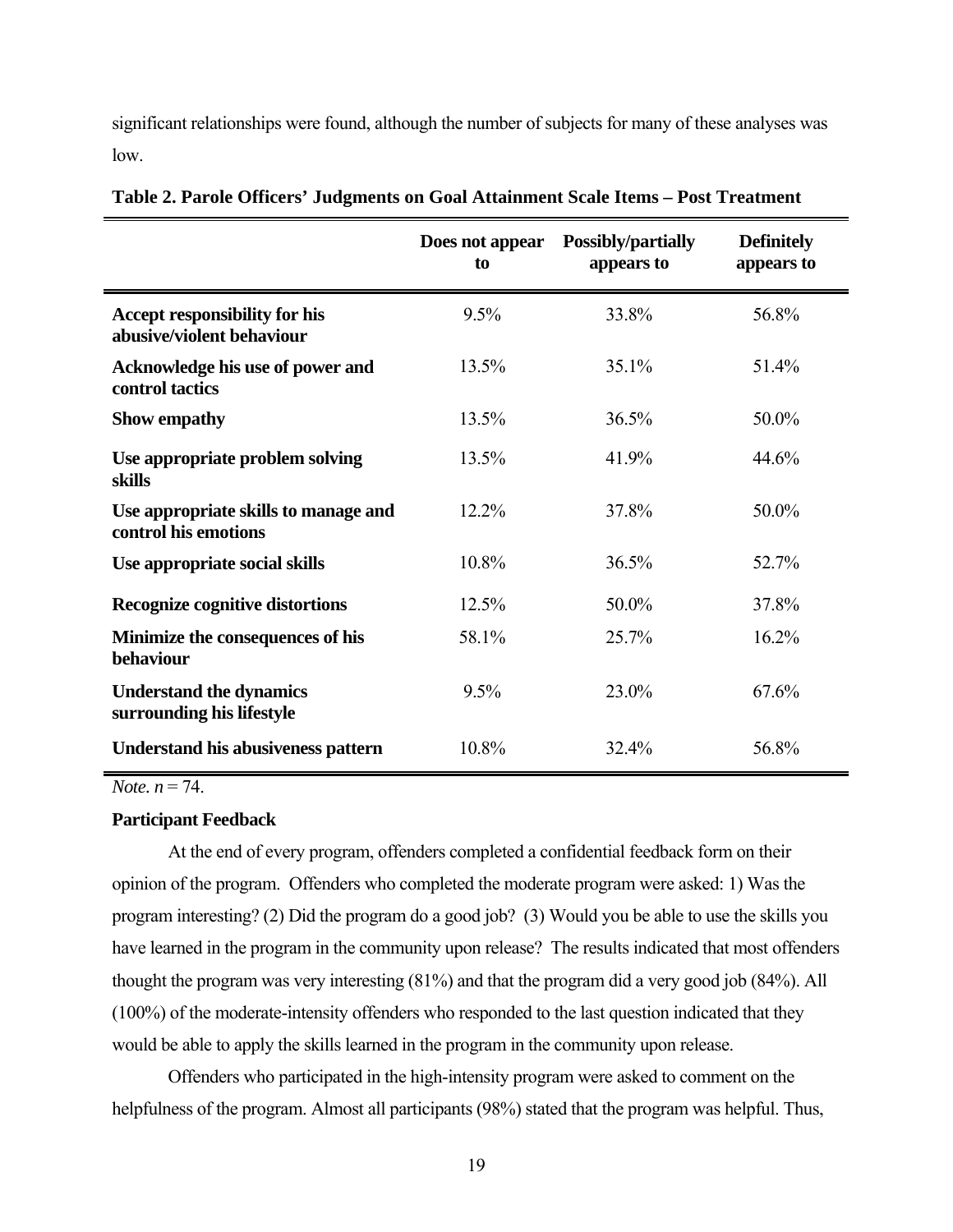<span id="page-25-0"></span>overall, participants in both the moderate- and high-intensity programs had positive comments about the specific program content. For more detailed information on the part of the programs that offenders found most and least helpful please refer to Kropp and Lee (2004).

#### **Recidivism**

Table 3 illustrates the recidivism rates for these three categories of offences for the treated and untreated groups in the moderate- and high-intensity programs.

Within the high-intensity group, there was a statistically significant difference between the treated and untreated offenders both for spousal violence ( $p < .05$ ) and any violence ( $p < .05$ ): 4% of the treated offenders committed a new spousal violence offence compared to 14% of the untreated offenders which is a 71 % decrease in spousal assault recidivism. Further, remaining with the highintensity group, 11% of the treated and 26% of the untreated offenders committed a new violent offence, resulting in a reduction of violent recidivism of nearly 60%. For the moderate-intensity group, the same trends were observed but the differences were not statistically significant. However, when the moderate- and high-intensity groups were combined, once again there were statistically significant differences between the treated and untreated groups in the spousal violence and any violence  $(X^2, p < .05)$  categories; the results indicate a 69% reduction in spousal violence for the combined results of the two programs and a 47% reduction in any violence. The third category which included parole violations of any kind did not indicate a treatment effect.

|                         | <b>Moderate Intensity</b> |                       | <b>High Intensity</b> |                       | <b>Combined Groups</b> |                         |
|-------------------------|---------------------------|-----------------------|-----------------------|-----------------------|------------------------|-------------------------|
|                         | Treated<br>$(n = 76)$     | Untreated<br>$(n=51)$ | Treated<br>$(n = 84)$ | Untreated<br>$(n=35)$ | Treated<br>$(n = 160)$ | Untreated<br>$(n = 86)$ |
| <b>Spousal Violence</b> | 4%                        | 12%                   | $4\%*$                | 14%                   | $4\%*$                 | 13%                     |
| <b>Any Violence</b>     | 9%                        | 14%                   | $11\%*$               | 26%                   | $10\%*$                | 19%                     |
| <b>Any Infraction</b>   | 24%                       | 26%                   | 24%                   | 37%                   | 24%                    | 30%                     |

**Table 3. Recidivism Rates for Treated Versus Untreated Groups** 

*Note.* "Spousal Violence" is defined here as any actual, attempted or threatened violence towards a past or current intimate partner; "Any Violence" is violence (including threats) toward spouses and others; "Any Infraction" includes all criminal behaviour and conditional release violations not necessarily resulting in arrest. \**p*<.05 (two-tailed); *N = 246*.

Table 4 expresses the recidivism data using odds ratios, which are measures of the relative likelihood of recidivism. For example, within the moderate-intensity group, untreated offenders were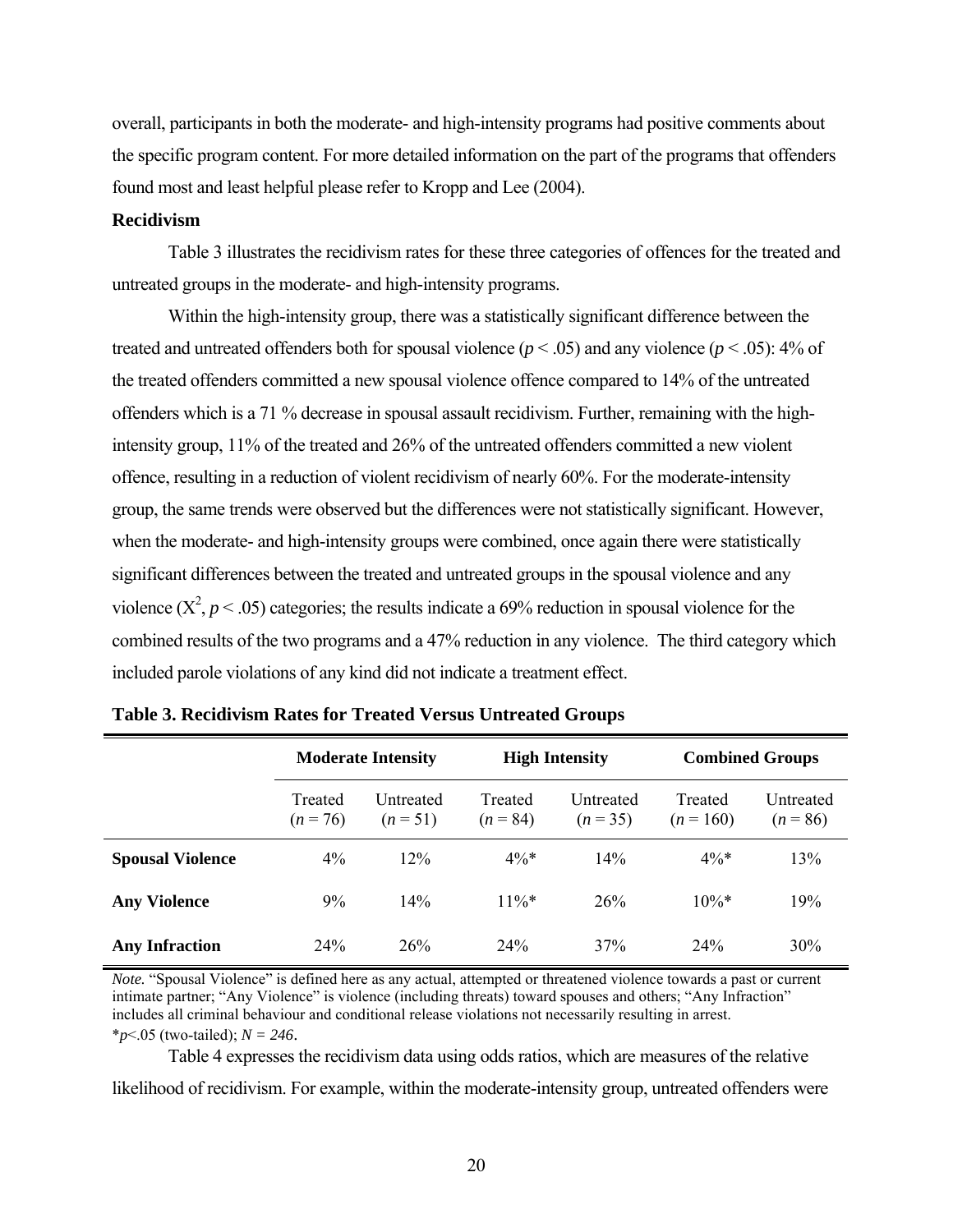<span id="page-26-0"></span>3.25 times more likely than treated offenders to commit spousal violence, and 1.57 times more likely to commit any violence. Within the high-intensity group, untreated offenders were 4.5 times more likely than treated offenders to commit spousal violence, and 2.88 times more likely to commit any violence. Overall, when the moderate- and high-intensity groups are combined, untreated offenders were 3.76 times more likely than treated offenders to commit further spousal violence.

|                         | <b>Moderate Intensity</b> | <b>High Intensity</b> | <b>Combined Groups</b> |
|-------------------------|---------------------------|-----------------------|------------------------|
| <b>Spousal Violence</b> | 3.25 ( $p = .09$ )        | 4.50 $(p=.03)$        | $3.76 (p=.01)$         |
| <b>Any Violence</b>     | 1.57 $(p=.43)$            | 2.88 ( $p = .04$ )    | 2.06 $(p=.06)$         |
| <b>Any Infraction</b>   | 1.10 $(p=.82)$            | 1.89 $(p=.14)$        | 1.39 $(p = .27)$       |

**Table 4. Recidivism Odds Ratios for Treated Versus Untreated Groups** 

*Note. N = 246.* 

 $\overline{a}$ 

Table 5 presents the results of a binary logistic regression that tested how much the intensity level of treatment (moderate or high) or treatment completion in either program (treated versus untreated) contributed to the overall reductions in violent recidivism. The results suggest that family violence treatment, regardless of intensity level, had a significant effect upon reducing spousal violence  $(OR = 3.83, p = .01)^8$  $(OR = 3.83, p = .01)^8$  $(OR = 3.83, p = .01)^8$ , in other words, this model confirmed the results in Table 4 indicating that offenders who complete either one of the programs are almost 4 times less likely to commit an act of spousal violence in the follow-up. It appears that treatment completion affected spousal violence recidivism in particular, but also generalized to reduce all violence ( $OR = 2.18$ ,  $p = .04$ ). The contribution of intensity level, however, was not significant. In fact, the intensity of treatment appears to be relatively unimportant. This could be interpreted as meaning treatment length and intensity do not necessarily matter. Alternatively, we know that the high-intensity group contained higher risk offenders. It could be, therefore, that the CSC has been successful at matching the risk and needs levels of offenders with the intensity of treatment.

<span id="page-26-1"></span> $8$  The statistic used is the odds ratio (OR). The level of significance for the individual effects in this model is associated with their Wald statistics.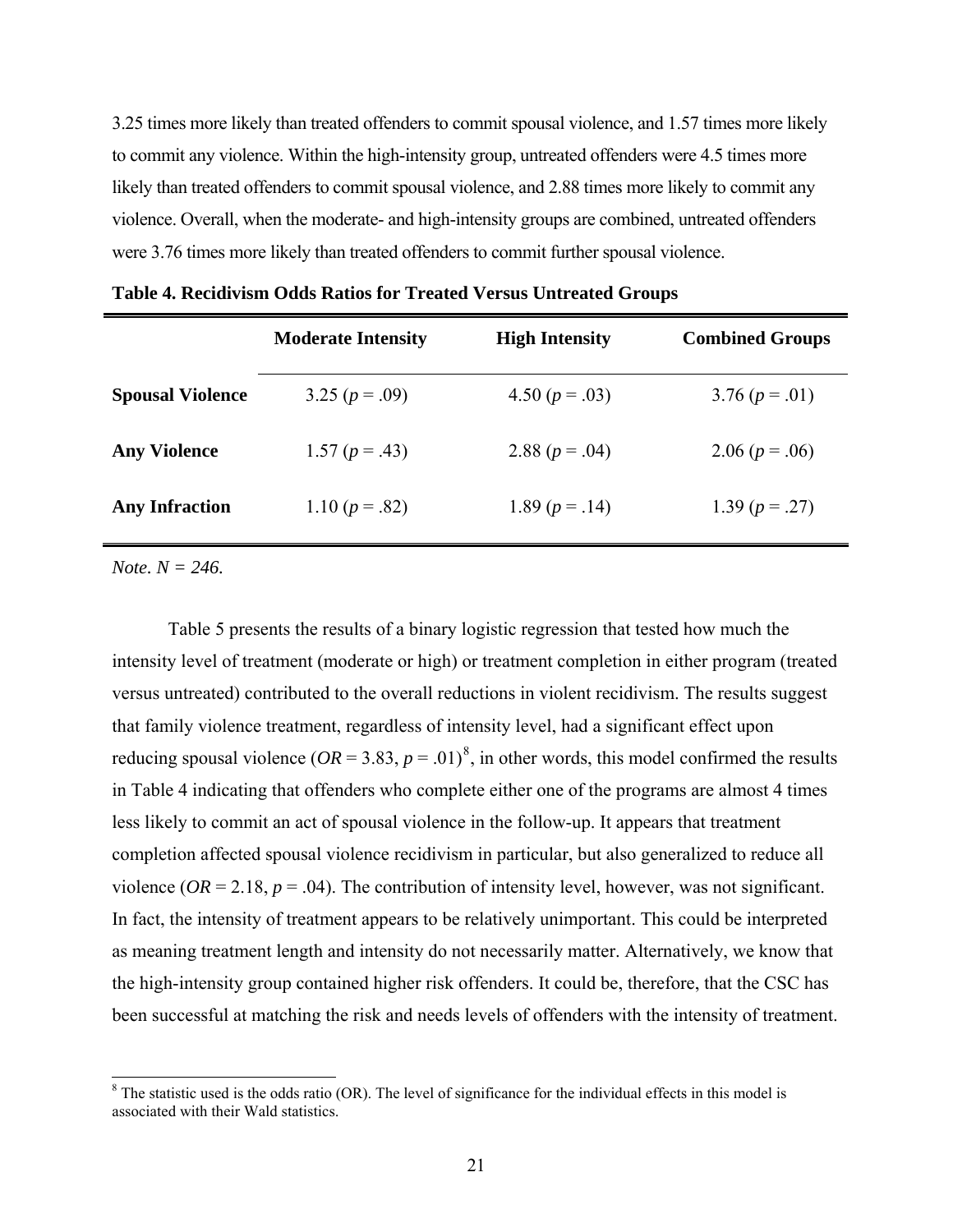<span id="page-27-0"></span>It is possible that, in the absence of this matching of risk and intensity level, the intensity level of treatment may have been important.

|                         | Overall Effect $(\gamma^2)$ | Completion $(OR)$<br>(Yes vs. No) | Intensity $(OR)$<br>(Moderate vs. High) |
|-------------------------|-----------------------------|-----------------------------------|-----------------------------------------|
| <b>Spousal Violence</b> | 6.74 $(p=.03)$              | 3.82 $(p=.01)$                    | 1.10 $(p=.85)$                          |
| <b>Any Violence</b>     | 4.93 ( $p = .09$ )          | 2.18 $(p=.04)$                    | 1.58 $(p=.24)$                          |
| <b>Any Infraction</b>   | 1.73 $(p=.42)$              | 1.43 ( $p = .24$ )                | 1.24 $(p = .47)$                        |

| Table 5. Overall Effect $(\chi^2)$ and Relative Effects $(OR)$ of Treatment Completion and |  |
|--------------------------------------------------------------------------------------------|--|
| <b>Intensity on Recidivism</b>                                                             |  |

*Note.* Effects computed using logistic regression.  $N = 246$ .

 Overall, the recidivism analyses suggest that the CSC high- and moderate-intensity programs are achieving the stated goal of reducing violence. The results are consistent with other sections of this report suggesting that treatment had a positive effect on the majority of the participants.

#### **Factors Related to Success in Treatment**

This section of the paper will look at which factors were linked to various criteria of successful outcome. We will report on factors that predict drop out, factors related to facilitators' final ratings of successful completion of the programs and factors associated with cessation of spousal abuse on release.

A correctional matrix and a series of t-tests examined the relationship of a number of factors the literature suggested would be related to drop out. We have a more extensive test battery for the participants of the high-intensity program so we were able to profile these offenders on more variables. Since the number of drop outs was low, however, we combined the moderate and high intensity program participants for most of the comparisons.

Correlational analyses as well as t-tests showed that ethnicity (Aboriginal or Other Ethnic), IQ, antisocial or borderline personality disorder diagnosis, spousal assault risk rating (SARA) and the extent of participants' substance abuse (either drugs or alcohol) were not related to drop out. The primary demographic difference between dropouts and completers was that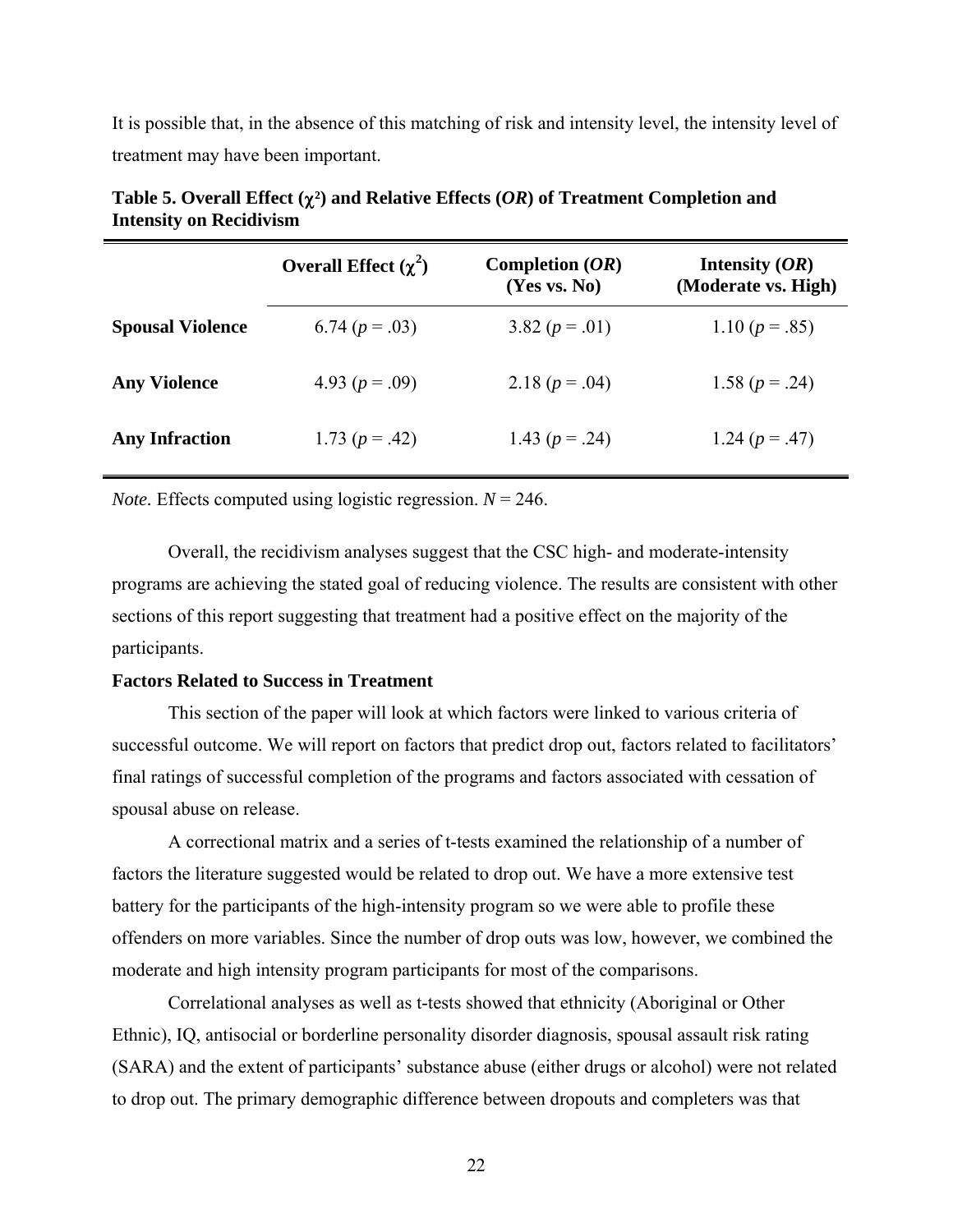dropouts were significantly  $t = 9.50$ ,  $p < .05$  younger (dropouts:  $M_{\text{age}} = 34.20$  vs. completers:  $M_{\text{age}}$  = 37.05). In addition, dropouts' overall criminal risk rating on the Statistical Information on Recidivism scale (Nuffield, 1982) was slightly, but significantly, higher,  $t = -2.28$ ,  $p < .05$ .

Drop outs did not differ from completers on the pre-treatment self-report measures including measures of attitudes and jealousy. However, several dynamic (changeable) factors measured through facilitator ratings did distinguish the two groups. Some of the scales of the Family Violence Vignettes and most of the facilitator ratings on the pre-treatment Goal Attainment Scale (GAS) were significantly different for drop outs. In general, at the pretreatment assessment, dropouts had been rated as treating their partners with less respect, being less responsive to treatment and having more negative attitudes and behaviours than those who completed treatment.

Since the intercorrelations on the items on the GAS were high and their relationship to drop out approximately the same, we selected one rating, the GAS item on motivation, for the regression equation. For the combined high and moderate intensity program participants, the variables of age and, risk and the motivation item on the GAS were entered into a logistic regression to assess the predictive accuracy of these variables in predicting who would drop out of the program. Since age did not add additional variance to a test model, the final model included only GAS motivation rating and overall risk. A test of the full model against a constantonly model was statistically significant  $[\hat{X}(2, 292) = 13.09, p \le 0.001]$ , suggesting that the predictor variables (GAS motivation rating and overall risk), as a set, reliably distinguish between offenders who drop out and those who complete the program. The model classified 90% of the cases correctly. The variance in dropout accounted for was small with a Nagelkerke  $\dot{R} = .09$ , indicating that only 9% of the variability in dropout status was accounted for by the predictor variables. According to the Wald statistic, the SIR and GAS motivation items individually reliably predicted who would drop out (out  $(-5.5 \text{ df } 1, p < 0.05 \text{ and } 5.03, \text{ df } 1, p < 0.05 \text{ and } 5.03$ ) respectively). These results indicate that the reasons for drop out are not well explained by the range of assessment measures and profiling information we used in the regression models (indeed, over 90% of the reasons for drop out were left unexplained by the current data). Nevertheless, we can, with the information we have, identify participants who are at higher *risk* for drop out and target them for more specialized additional intervention.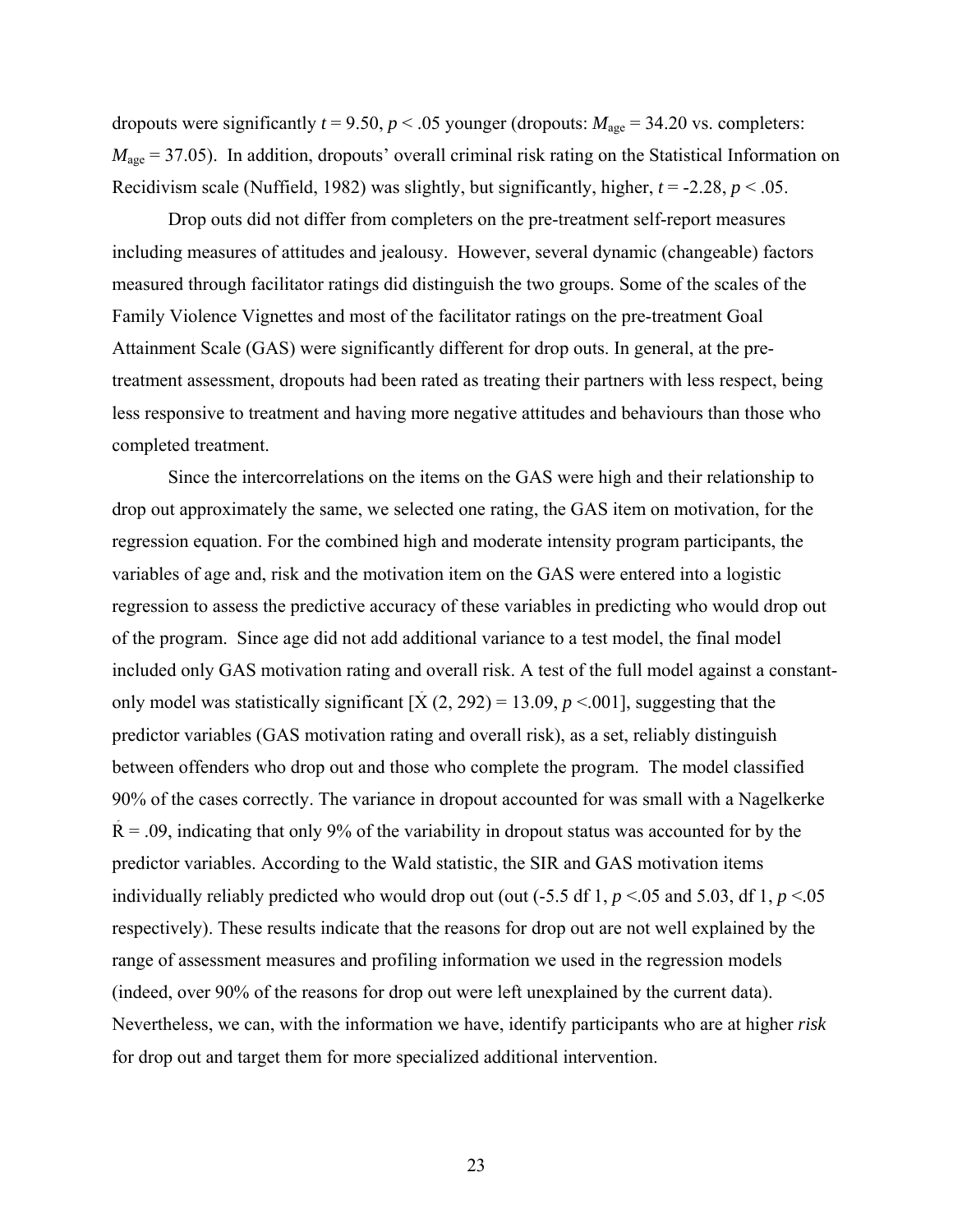Information on additional variables assessing aspects of motivation was available for the high-intensity group. Analysis of this information found other variables associated with drop out: the interview-based rating by the facilitators that assesses motivation for treatment; the pretreatment responsivity rating; and the total score on the Precontemplation stage on the URICA-DV (Levesque et al., 2000), a measure developed to assess the stage of change of participants with histories of domestic abuse. Risk rating as assessed on the SIR scale was not related to drop out for this high-intensity group. The final model that included the interview-based rating of motivation, the GAS motivation item and treatment responsivity rating was significant according to the Chi square statistic  $[X (3, 292) = 8.88, p. < 0.05]$ , but the Wald statistics for all the individual items were not. The model classified 90.4% correctly but the model explained only 17% of the variance (Nagelkerke  $R = 17$ ). As was the case when we looked for the variables that predicted drop out in the combined moderate and high intensity programs, the variables correlated with drop out for the high intensity group participants could be used to identify offenders *at risk* for drop out, but most of the reasons why offenders drop out (83%) is not accounted for by the model.

 The next treatment outcome variable we examined was overall progress on the goals of the program. This includes ratings of skill development, prosocial attitude change and development of coping strategies to deal with high-risk situations. An overall treatment score was computed based on the total score from all the post-treatment GAS items<sup>[9](#page-29-0)</sup>.

We found that none of the demographic variables available on the total treatment population was related to outcome (age, ethnic group membership, overall criminal risk, spousal assault risk (SARA), and extent of substance abuse). Factors that were significantly correlated to outcome were pre-treatment ratings on the GAS and a number of the pre-treatment scores on the vignettes.

<span id="page-29-0"></span>For the combined population of moderate- and high-intensity program participants, we placed the following factors in the regression model because they were most highly correlated with outcome: scores on the GAS pre-treatment items on acceptance of responsibility  $(r = .49)$ , the initial motivation for treatment rating  $(r = .42)$ , scores on the Abusive Relationships Inventory (Myths subscale), scores on the Family Violence Vignette on jealousy and scores on the Empathy Scale (Perspective Taking scale). This overall model explained 39% of the variance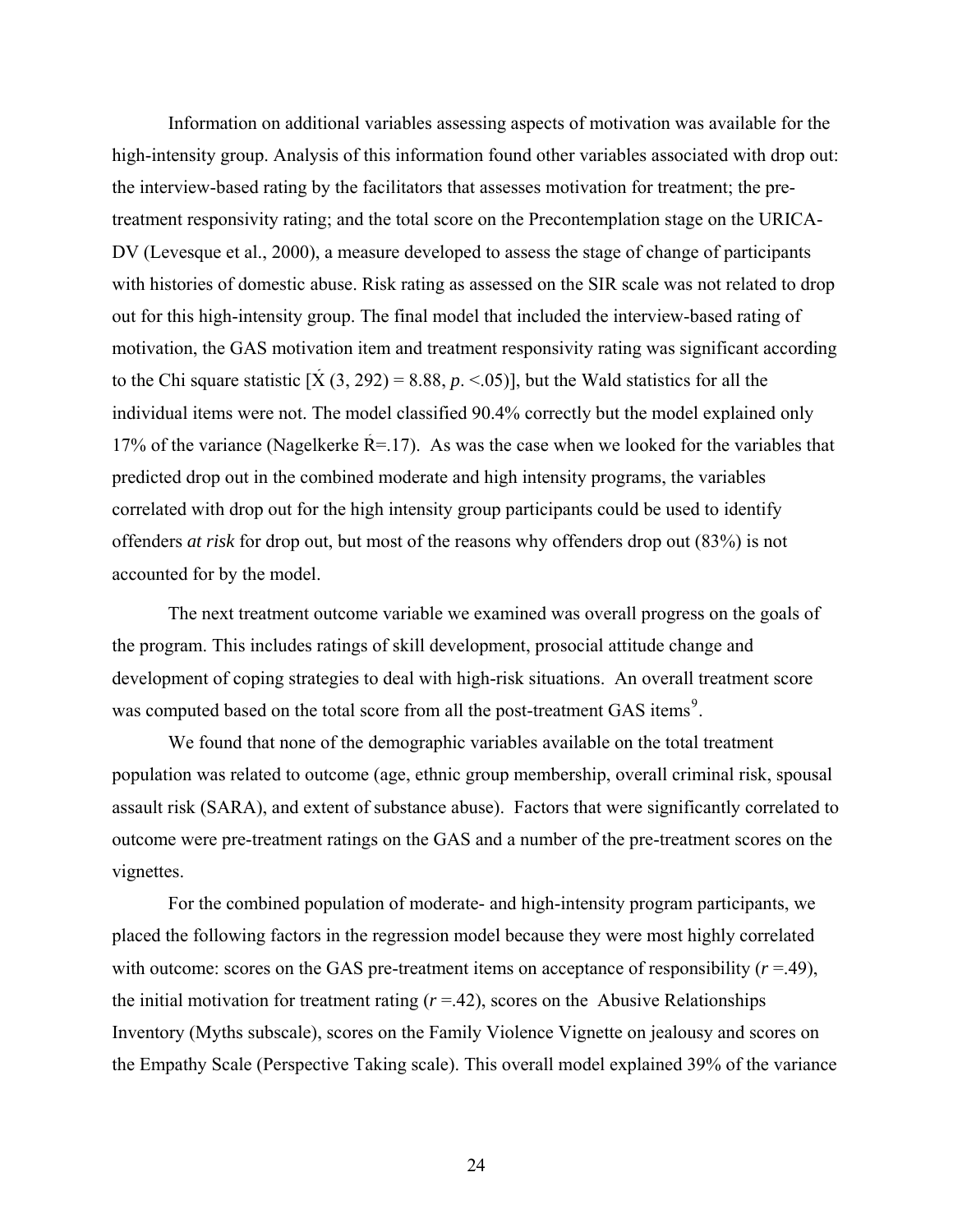$(R<sup>2</sup><sub>adj</sub> = .392, F<sub>4,218</sub> = 36.12, p < 0.001)$ . The effect of each of the individual variables was also significant ( $p \le 0.001$ ). This confirms that offenders who start the program with more willingness to acknowledge the extent of their abusiveness, who are motivated for treatment, who have the ability to take the perspective of the victims, do not endorse abusive attitudes and have lower levels of jealousy are likely to continue to progress well in the program, completing the program with non abusive attitudes and a good level of skill development.

 Additional variables were available for the high-intensity population and these were analyzed further. We found that Antisocial Personality Disorder (APD), IQ, the pre-treatment readiness-to-change score, pre-and -treatment interview ratings tapping offenders' motivation to change were related to outcome as were all of the ratings on the GAS. The variables were also inter-correlated. An initial model demonstrated that APD did not add additional variance. We chose three variables that were most highly correlated with outcome for the final regression model: treatment readiness, IQ and an interview question rating motivation at pre-treatment. Individually, each of the variables significantly contributed to treatment success, but together, they more accurately accounted for the final treatment outcome<sup>[10](#page-30-0)</sup>. Essentially, the results indicate that brighter participants who were motivated for treatment learned more skills and had less abusive attitudes by the end of the program. The same factors that were unrelated to overall treatment progress for the combined group were also unrelated to overall treatment progress for the high-intensity group alone: overall risk for family violence (score on the SARA), ethnic group membership, extent of substance abuse, or age. In addition, Borderline Personality Disorder was not related to overall treatment progress.

 The final outcome variable we examined was spousal violence on release. Once again, the base rates were low so we combined the results for both the moderate- and high-intensity program participants for a correlational analysis. Criminal risk rating (SIR scale score for non Aboriginals and general criminal risk rating for Aboriginal offenders), spousal violence risk rating (SARA), age, extent of substance abuse, ethnic group membership and all the scores on the pre-treatment battery were not were not significantly related to spousal violence on release. The only variables even weakly related to spousal violence on release were an interview based rating on the extent of abusive thinking patterns ( $rho = -.245$ ,  $p < .08$ ) and Antisocial Personality

<span id="page-30-0"></span> $9^9$  See Table 1 for a complete list of all the GAS items.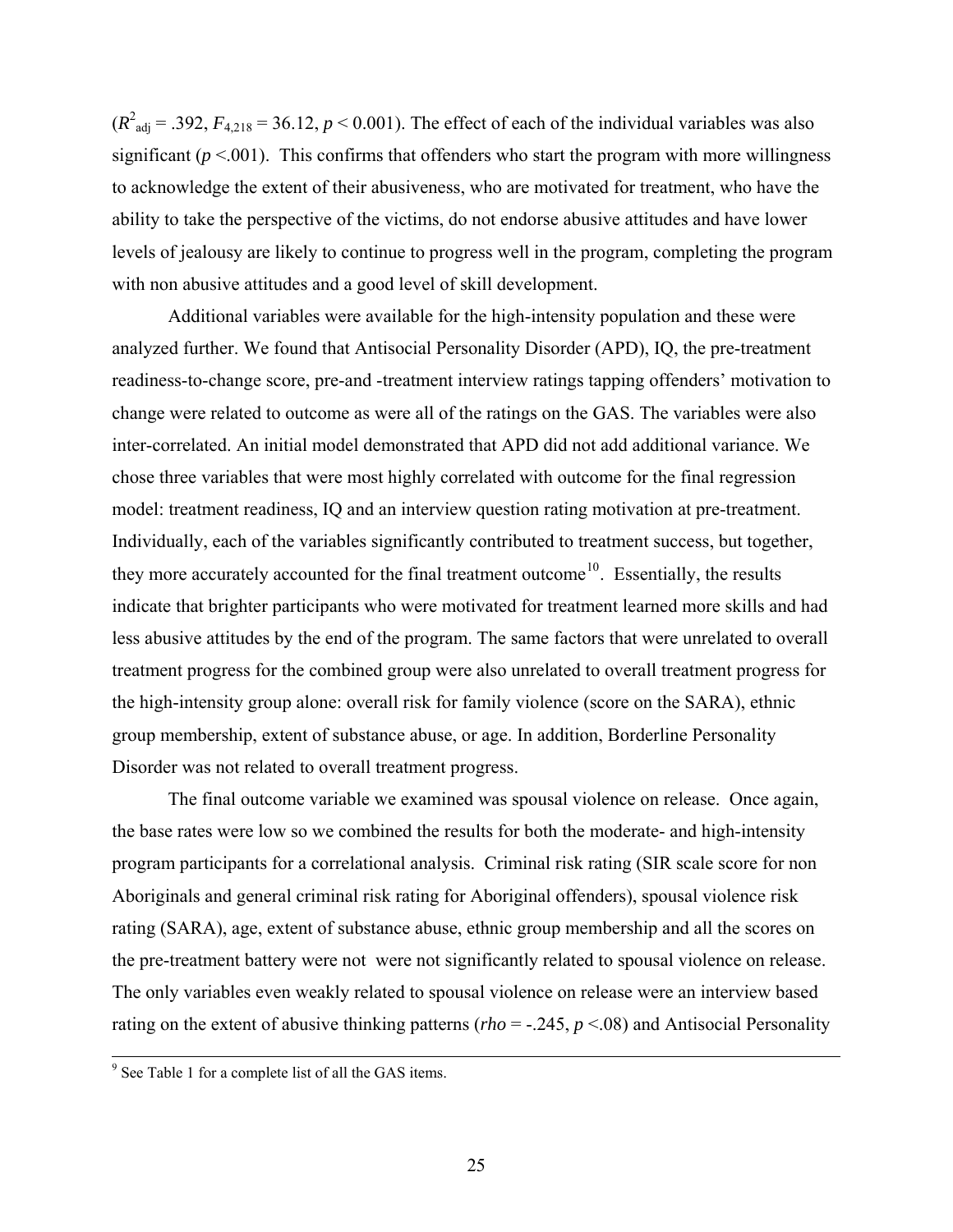Disorder (APD) ( $rho = -.23$ ,  $p < .05$ ). We were unable to run further analyses on these data because of the low *N* (i.e., the low number of cases of spousal violence who had been released at the time of the study).

 $\overline{a}$ 

<sup>&</sup>lt;sup>10</sup> This model contributed 35.7% of the variance ( $R^2_{adj}$  = .357,  $p$  < .001). The overall model was significant ( $F_{4,82}$  = 14.57,  $p < 0.001$ ). All of the variables were individually significant ( $p < 01$ ).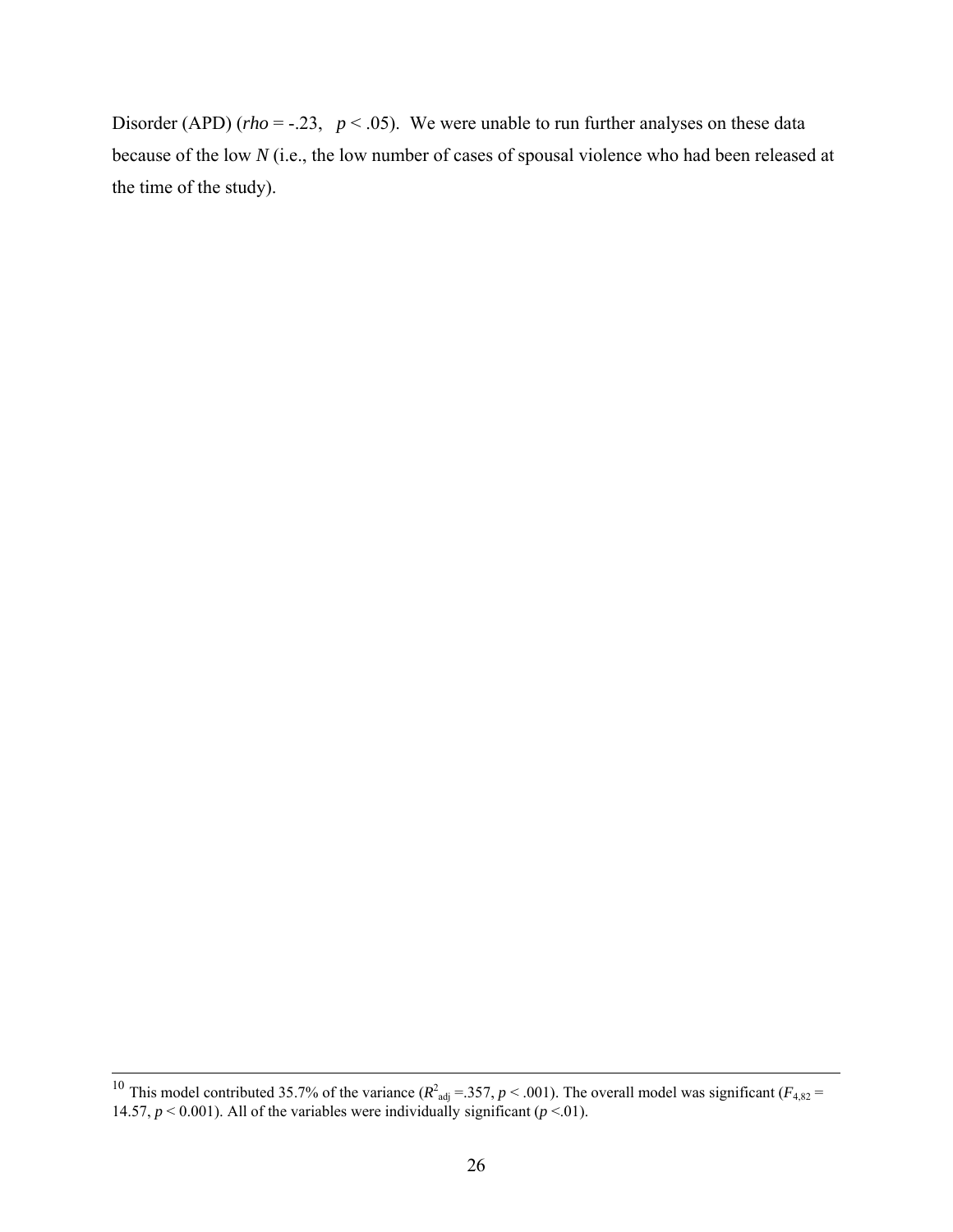#### **DISCUSSION**

<span id="page-32-0"></span>Overall, several lines of evidence provide encouraging support for the positive impact of both the high- and moderate-intensity programs. Intermediate results suggest that offenders are showing significant improvement on almost all the measures tapping factors related to intimate partner violence: reductions in attitudes in support of spousal abuse, improvement in skills related to conflict resolution and communication,, reductions in jealousy, and a better understanding of the factors related to their offending pattern and the development of plans to address these factors. Content quizzes indicated that most offenders understood and could apply the major concepts of the program. Parole officers' observations of offenders who had completed treatment provide support for the program, and the offenders themselves overwhelmingly stated that they found the program useful.

Preliminary analyses of recidivism demonstrated that treatment participants in the two programs were 69% less likely than untreated offenders to be involved in an incident related to spousal abuse in a 6-month follow-up on release from prison. Completion of the program also significantly reduced rates of general violence on release.

The program does not, however, appear to have an impact on general- criminality and suspensions related to technical or non technical violations. Profiles of most federal offenders who have incidents related to spousal abuse in their offence histories indicate that theses offenders have histories of general criminality as well. Previous research on the typology of spousal abusers within the Canadian federal system has shown that only 13.5% can be classified as "spousal only/nonpathological" (Wexler, 2000). The program content focuses specifically on skills slinked to intimate relationships that would also apply to resolving or avoiding general interpersonal conflicts. There is no emphasis however, on avoidance of non-violent criminality. The results of this evaluation point to a need for additional intervention for spousal violence perpetrators with histories of non-violent criminality.

It is notable that some of the measures (i.e., Family Violence Vignettes, Treatment Readiness Scale, Goal Attainment Scale) that are *not* self-report in nature are most valuable for anticipating which offenders might drop out of treatment. Rather than being self-report, these measures are coded or rated by someone who knows the offender. A simple item in which facilitators rate the motivation of offenders for treatment and another item rating the offender on motivation to make changes related to his abusive behaviour were significantly related to drop out and to facilitators' final evaluations of progress. Previous research has demonstrated that staff working with offenders can make estimates of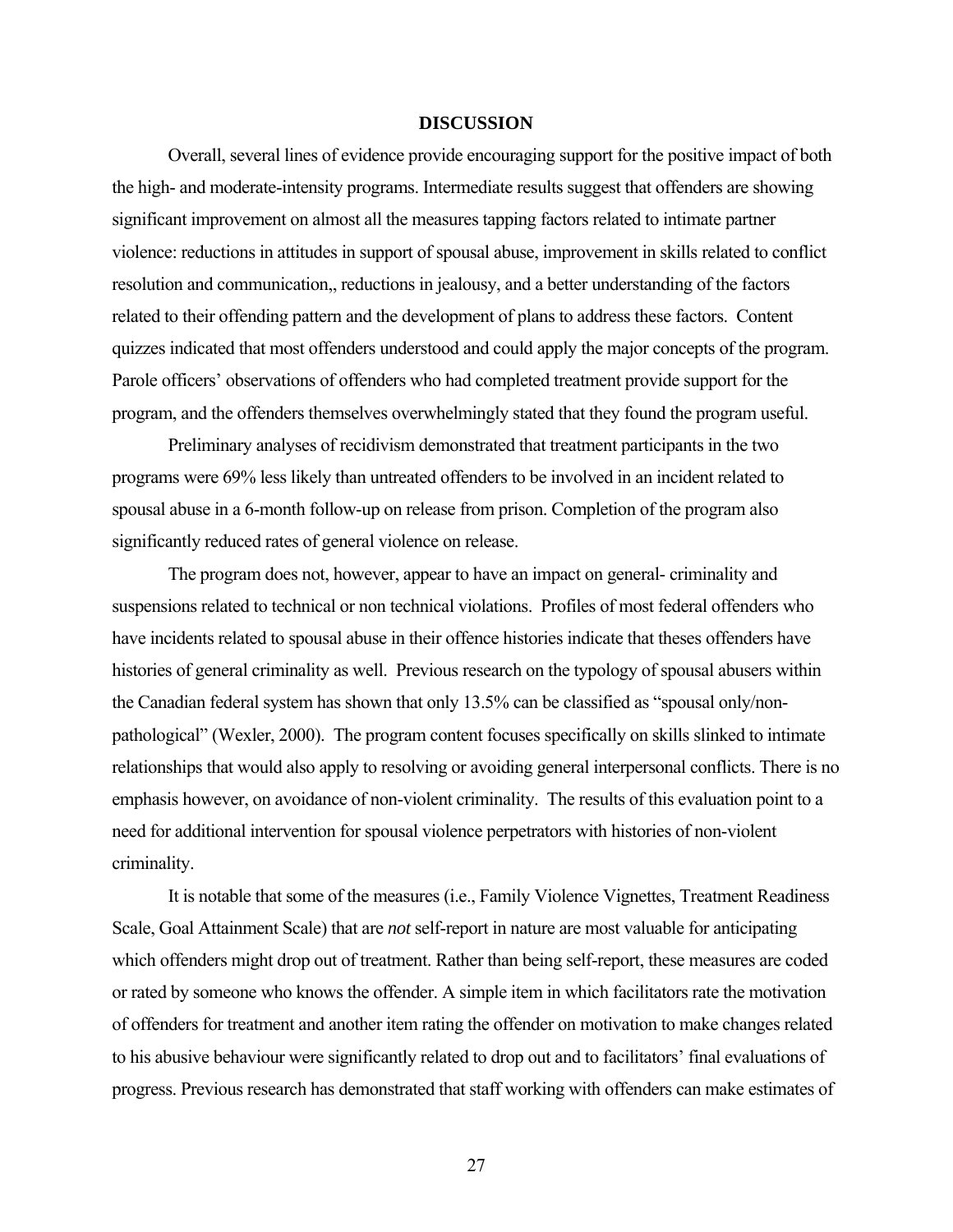the motivation of offenders to address their criminality that are related to recidivism (Stewart and Millson, 1995). Training on how to complete these scales is simple, and the scales themselves are completed in a couple of minutes if the rater is familiar with the offender and they are as strongly related to drop out as the URICA-DV, a longer measure that is completed by perpetrators and is more time consuming to train staff to score and interpret.

The current study did not find that any of these motivation ratings were significantly related to spousal violence on release. At this point in the study, the only variables related to spousal violence were antisocial personality and a general rating by the facilitators of the extent of the offenders' thinking and beliefs in support of violence against women. We expect that as the base rates increase with longer follow-up periods, we will be able to get a more thorough picture of the factors contributing specifically to intimate partner violence on release.

 An evaluation design that includes drop outs as part of the comparison group is generally considered to be "naïve to the features of drop out." We do recognise the limitations of our decision to include drop-outs in our comparison group. Nevertheless, within CSC with its extensive menu of correctional programs and the legal mandate to address offenders'' criminal behaviour through program participation, it is very difficult to identify a non-treatment comparison group. The majority of offenders in the comparison group did not complete the program for reasons that are not theoretically linked to outcome, however; that is, 40% were identified as needing the program, but for administrative reasons (e.g., the program was not offered prior to their parole dates, they were transferred to another institution, they did not speak the language of instruction was a conflict with work, etc.) were not able to start the program. Among the actual drop outs, 30% left the program for similar administrative reasons. Further research should apply methodology such as an instrumental variable analysis or a propensity scoring to adjust for any possible differences between the treatment and comparison groups that could not have been attributed to program treatment effect. Statistical methods like these have been used to improve quasi experimental evaluation design by controlling for potentially significant differences between the comparison and treatment groups (Jones, D'Agostino, Gondolf, & Heckert, 2001; Jones & Gondolf, 2002). In the future analyses, we will also be extending our follow-up period, although the 6-month period following release is generally acknowledged as the most critical time period for criminal recidivism. Likewise, offenders who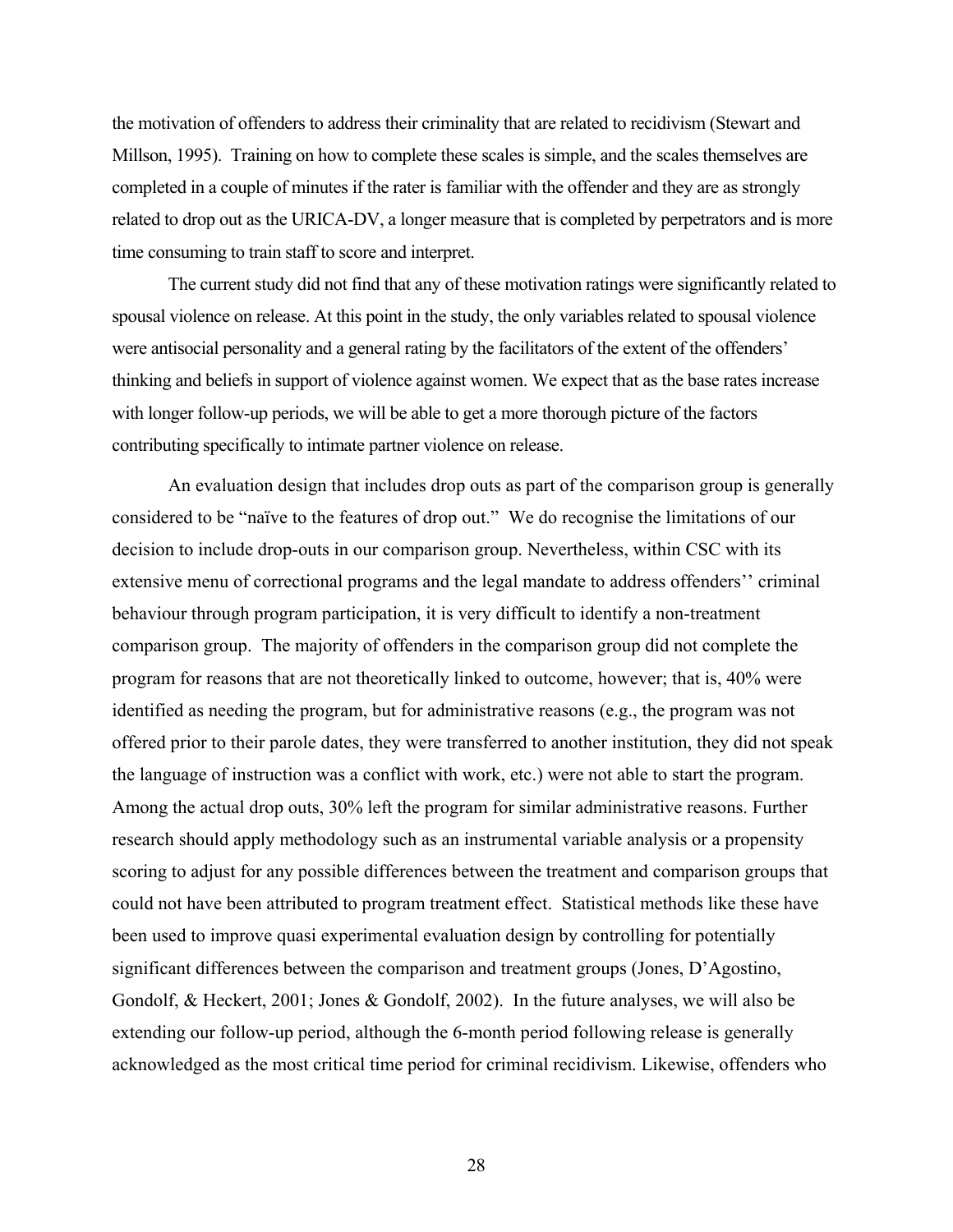reoffend against their partners are most likely to do so within 6 months of program commencement (if they are receiving the program in the community; Gondolf, 2001a).

 It is as illustrative to review what is not related to treatment outcome as what was related. Ethnicity was not related to any outcome variables including drop out, measures of recidivism or almost all the intermediate measures of treatment progress. This suggests that the program as it is designed and delivered is equally effective for different ethnic groups. There were, however, ethnic differences on the results of the quizzes. These results point to a need to review the quizzes to determine if they are appropriate for non Caucasians. We will be reviewing the language, literacy level, format and content of the questions in the quizzes.

 In addition, program outcome was not related to Borderline Personality Disorder. Dutton's research had associated problematic attachment patterns related to Borderline disorders with spousal violence (Dutton, 1995) and had speculated that this group may have needed a differential treatment approach. The CSC programs examined in this study, however, appear to have benefited offenders identified with higher scores on Borderline symptomology as much as those with lower scores. Facilitators are trained in motivational techniques and to make reasonable adaptations for individual differences. They also provide individual sessions that supplement the group curriculum. These adaptations may allow the program to meet the responsivity principle by accommodating the cognitive and emotional styles of various program participants.

Previous studies had linked substance abuse to program attrition (Daly et al., 2001), a finding that was not confirmed in this research. It may be that when the program is delivered in a prison setting, drug and alcohol abuse do not seriously impinge on offenders' program participation to the extent that they might if the offenders were in the community on conditional release.

 Future research plans will focus on identifying a less potentially biased comparison group and providing further differential analysis that will allow us to determine what components of the program have the most impact on reductions in recidivism. At this point, however, we are encouraged that, while we can improve on the design of the evaluation study, all of the variables associated with treatment impact currently point in a positive direction.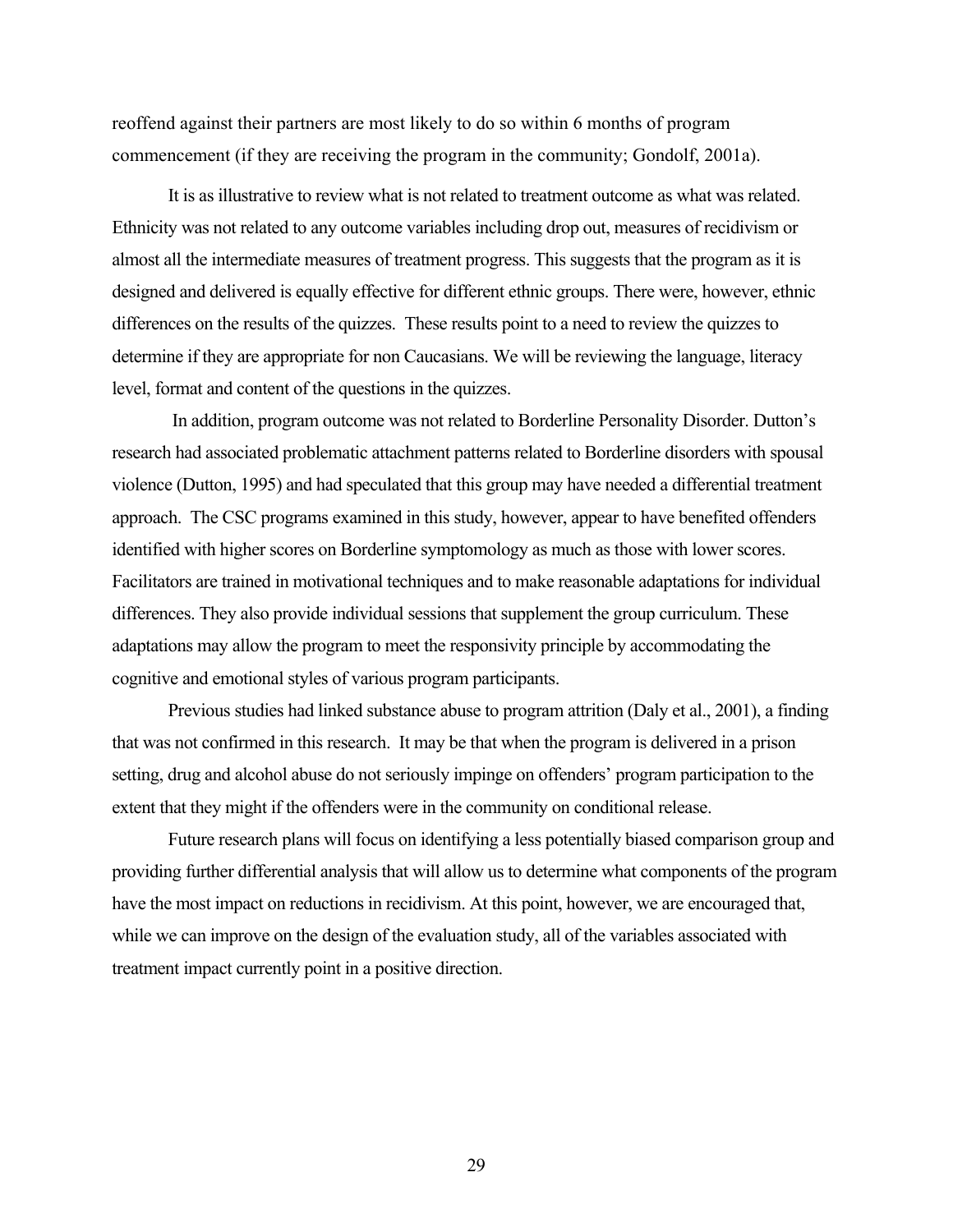### **REFERENCES**

- <span id="page-35-0"></span>Andrews, D. & Bonta, J. (1998). *The Psychology of Criminal Conduct* (2<sup>nd</sup> Edition). Cincinnati, Ohio: Anderson Publishing Co.
- Babcock, J. C., Green, C. E., & Robie, C. (2004). Does batterers' treatment work? A metaanalytic review of domestic violence treatment outcome research. *Clinical Psychology Review, 23*, 1023-1053.
- Bennett, L. & Williams, O. (last revised 2004). Controversies and Recent Studies of Batterer Intervention Program Effectiveness. Minnesota Center Against Violence and Abuse (MINCAVA). Applied Research Forum. National Electronic Network on Violence Against Women.
- Blackburn, R., & & Fawcett, D. J. (1999a). The Antisocial Personality Questionnaire: An inventory for assessing personality deviation in offender populations. *European Journal of Psychological Assessment.* 15, 14-24.
- Blackburn, R. & Fawcett, D. J. (1999b). Manual for the Antisocial Personality Questionnaire (APQ). Unpublished Manuscript, University of Liverpool.
- Boer, D. P., Kroner, D. G., Wong, S. && Cadsky, O. (undated.) Assessing the dysfunctional beliefs of spouse assaulters: Development and validation of Abusive Relationships Inventory. (Unpublished manuscript).
- Correctional Service Canada (2001). Assessment manual for the moderate and high intensity family violence prevention programs. Ottawa, ON: Reintegration Programs Division. Revised 2006.
- Daly, J. E., Power, T. G., & Gondolf, E. W. (2001). Predictors of batterer program attendance. *Journal of Interpersonal Violence, 16 (10),* 971- 991.
- Dobash, R. & Dobash, R. (2000). Evaluating criminal justice interventions for domestic violence. *Crime and Delinquency*, *46(2),* 252-270.
- Dowden, C. & Serin, R. (2001). Anger management programming for offenders: The impact of program performance measures. Research report R-106 2001. Ottawa, ON: Correctional Service of Canada.
- Dunford, F. (2000). The San Diego Navy Experiment: An assessment of interventions for men who assault their wives. *Journal of Consulting and Clinical Psychology*, *68(3)*, 468-476.
- Dutton, D. G. & Hart, S. D. (1992). Risk markers for family violence in a federally incarcerated population. *International Journal of Law and Psychiatry, 15*, 101-112.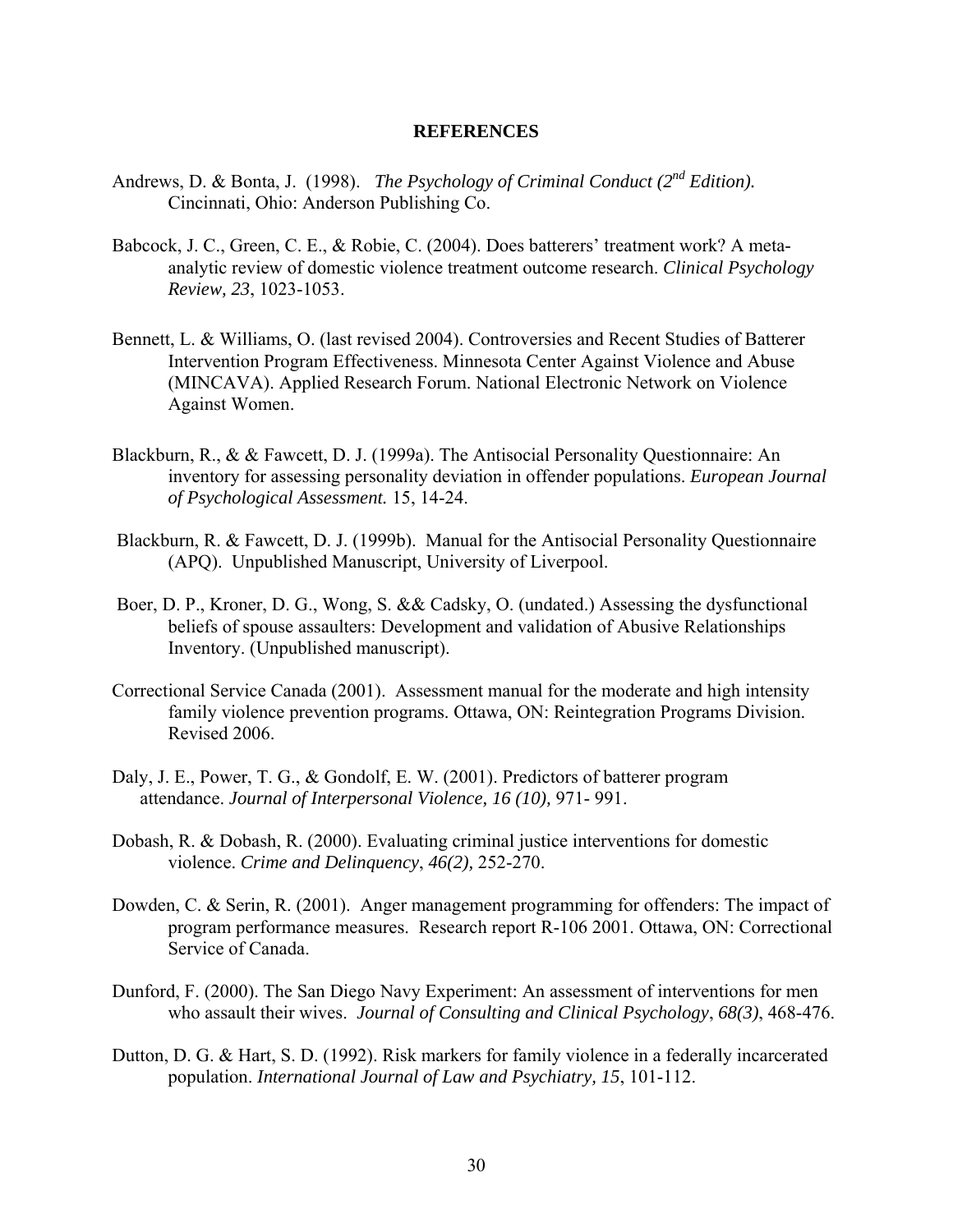Dutton, D. G. (1995). *The domestic assault of women*. Vancouver, BC: UBC Press.

- Dutton, D. G. & Haring, M. (1995), *Perpetrator Personality Effects on Post-Separation Victim Reactions in Abusive Relationships,* Vancouver, BC: UBC Press.
- Feder, L. & Forde, D. R. (2000). A test of the efficacy of court-mandated counseling for domestic violence offenders: The Broward experiment. (National Institute of Justice U.S. Department).
- Gendreau, P. (1996). The principles of effective intervention with offenders. In A. T. Harland (Ed.), *Choosing correctional options that work: Defining the demand and evaluating the supply,* 117-130. California: Sage.
- Gendreau, P. & Andrews, D. A. (1996). *Correctional Program Assessment Inventory*. St. John, NB: University of New Brunswick.
- Gondolf, E. (2001a). Limitations of experimental evaluations of batterer programs. *Trauma, Violence, and Abuse, 2,* 79-88*.*
- Gondolf, E. (2001b). An extended follow-up of batterers and their partners. Final report. (1997- 2001). Centers for Disease Control and Injury Prevention Research for Violence Against Women.
- Griffin, D. W. & K. Bartholomew, K. (1994). The metaphysics of measurement: The case of adult attachment. In K. Bartholomew & D. Perlman (Eds.), *Advances in personal relationships Vol. 5:* 17-52. London: Jessica Kingsley.
- Hanson, K. & Wallace-Capretta, S. (2000). Predicting Recidivism Among Male Batterers. Research Report 2000 – 06. Ottawa, ON: Department of the Solicitor General Canada.
- Hart, S. D., Kropp, P. R., Roesch, R., Ogloff, J. R. P., & Whittemore, K. (1994). Wife assault in community-resident offenders. *Canadian Journal of Criminology, October*, pp. 4.
- Hogue, T. E. (March, 1993). Goal Attainment Scaling: A measure of clinical impact and risk assessment. A Paper presented at the 3rd Annual Conference of the British Psychological Society. Division of Criminal and Legal Psychology, Harrogate, North York, England.
- Hupka, R. B. & Rusch, P. A. (2001). Interpersonal relationship scale. In B. F. Perlmutter, J. Touliatos. & G. W. Holden (Eds.), *Handbook of Family Measurement Techniques: Instruments & Index* Vol. 3). Thousand Oaks, CA: Sage Publications, pp. 148-150.